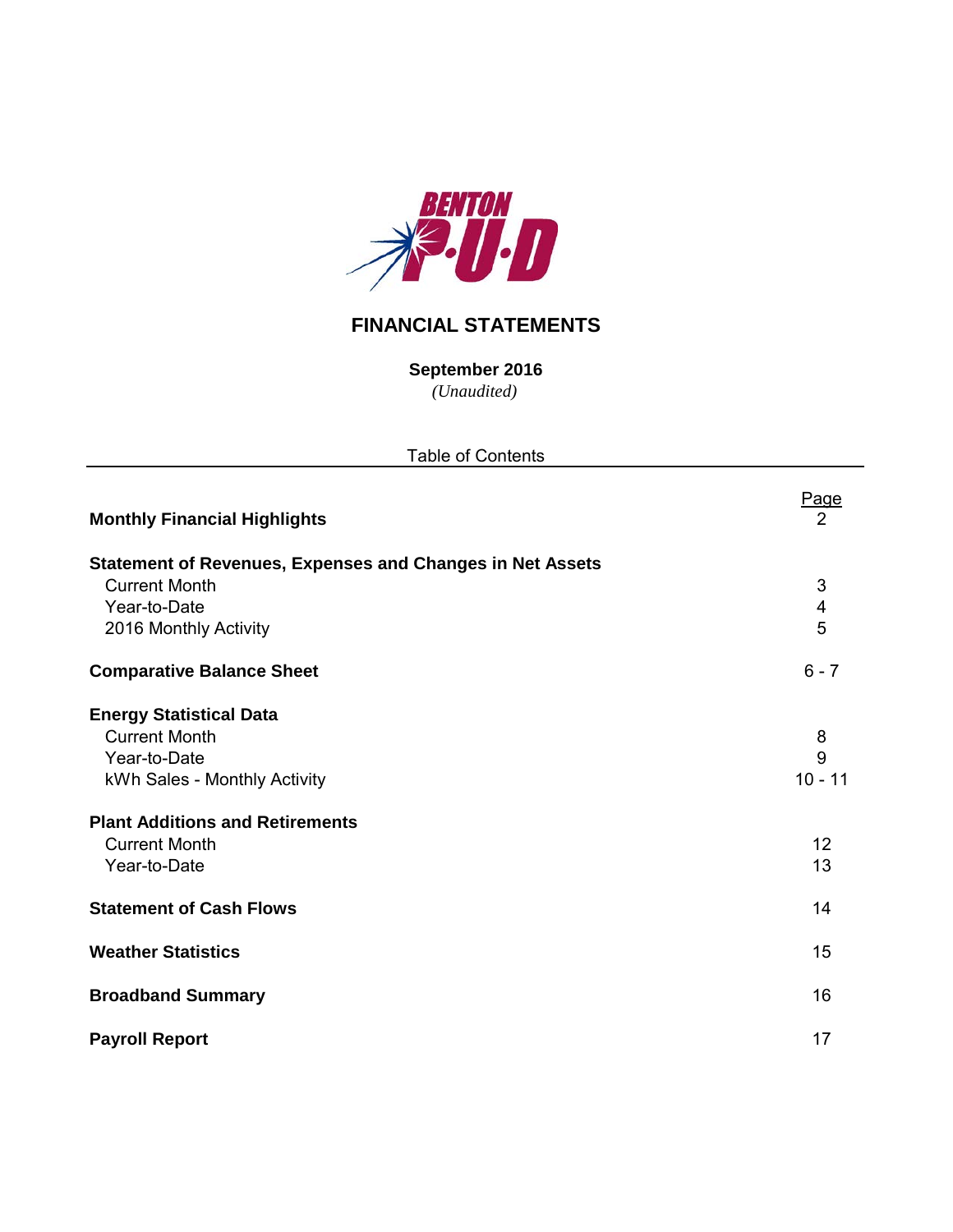

# *Financial Highlights*

*September 2016*



- $\triangleright$  District operations resulted in a decrease in net assets of \$2.3M for the month.
- The average temperature of 65.7° was 0.7° below normal. Cooling degree days were 46% below 13 year average.
- The divideo emperator of committee on sole in the minimal coding as<br>> Total retail kWh billed during September was down 4% from last year.
- Net power supply costs were \$6.9M for the month with sales for resale of \$1.3M and an average price of \$30 per MWh.<br>
September's non-nower operating costs of \$1.8 million before taxes and depreciation were 1% below last y
- September's non-power operating costs of \$1.8 million before taxes and depreciation were 1% below last year.

 $\triangleright$  Net capital expenditures were \$900,000 for the month.

|                                                                                                                                        |          | (in thousands of dollars) |            |           |         |          |          |           |            |     |            |            |                  |                |                 |
|----------------------------------------------------------------------------------------------------------------------------------------|----------|---------------------------|------------|-----------|---------|----------|----------|-----------|------------|-----|------------|------------|------------------|----------------|-----------------|
|                                                                                                                                        |          |                           |            |           |         |          |          |           |            |     |            |            |                  | <b>Amended</b> |                 |
| <b>Change in Net Position</b>                                                                                                          | Jan      | Feb                       | <b>Mar</b> | Apr       | May     | Jun      | Jul      | Aug $(1)$ | <b>Sep</b> | Oct | <b>Nov</b> | <b>Dec</b> | <b>Total YTD</b> | <b>Budget</b>  | <b>Forecast</b> |
| Actual                                                                                                                                 | (S517)   | (\$1,277)                 | \$969      | (S1,658)  | (\$170) | \$1,854  | \$1,090  | \$694     | (\$2,302)  |     |            |            | (S1, 317)        |                | (\$1,800)       |
| Budget                                                                                                                                 | (S464)   | (\$1,452)                 | \$511      | (S2, 381) | \$99    | \$1,545  | \$1,478  | \$2,044   | (S1,086)   |     |            |            | \$295            | (\$359)        |                 |
| (1) The cumulative YTD impact of budget amendments approved at the September 13 Commission meeting are reflected in the August report. |          |                           |            |           |         |          |          |           |            |     |            |            |                  |                |                 |
|                                                                                                                                        |          |                           |            |           |         |          |          |           |            |     |            |            |                  | Amended        |                 |
| <b>Net Margin</b>                                                                                                                      | Jan      | Feb                       | Mar        | Apr       | May     | Jun      | Jul      | Aug       | Sep        | Oct | Nov        | <b>Dec</b> | <b>Total</b>     | <b>Budget</b>  | Forecast        |
| <b>Retail Revenues</b>                                                                                                                 | \$10.135 | \$8,777                   | \$9,344    | \$8,907   | \$9,284 | \$10,856 | \$11,262 | \$11,274  | \$9,337    |     |            |            | \$89,178         | \$116,882      | \$115,400       |
| Less: Net Power Costs                                                                                                                  | (6,806)  | (6, 275)                  | (5,947)    | (6,601)   | (5,936) | (6,828)  | (7, 565) | (7, 765)  | (6,900)    |     |            |            | (60, 623)        | (79, 415)      | (79, 500)       |
| Net Margin                                                                                                                             | \$3,329  | \$2,502                   | \$3,397    | \$2,307   | \$3,348 | \$4,028  | \$3,697  | \$3,510   | \$2,436    |     |            |            | \$28,555         | \$37,467       | \$35,900        |
|                                                                                                                                        |          |                           |            |           |         |          |          |           |            |     |            |            |                  |                |                 |
|                                                                                                                                        |          |                           |            |           |         |          |          |           |            |     |            |            |                  | <b>Amended</b> |                 |
| <b>Net Capital Costs</b>                                                                                                               | Jan      | Feb                       | <b>Mar</b> | Apr       | May     | Jun      | Jul      | Aug       | <b>Sep</b> | Oct | <b>Nov</b> | <b>Dec</b> | <b>Total</b>     | <b>Budget</b>  | <b>Forecast</b> |
| Capital Expenditures                                                                                                                   | \$993    | \$997                     | \$1,275    | \$572     | \$1,177 | \$1.163  | \$1,007  | \$1.687   | \$907      |     |            |            | \$9,778          | \$17,726       | \$17,526        |
| Less: Capital Contributions                                                                                                            | (155)    | (98)                      | (109)      | (53)      | (202)   | (55)     | (33)     | (98)      | (93)       |     |            |            | (897)            | (1, 341)       | (1, 341)        |
| <b>Net Capital Costs</b>                                                                                                               | \$837    | \$899                     | \$1,166    | \$519     | \$975   | \$1,108  | \$974    | \$1,588   | \$814      |     |            |            | \$8,881          | \$16,386       | \$16,186        |
|                                                                                                                                        |          |                           |            |           |         |          |          |           |            |     |            |            |                  |                |                 |
|                                                                                                                                        |          |                           |            |           |         |          |          |           |            |     |            |            | <b>VTD</b>       | Amondod        |                 |

|                              |                |                |                 |                |            |     |          |        |     |     |     |            | YTD     | Amended       |
|------------------------------|----------------|----------------|-----------------|----------------|------------|-----|----------|--------|-----|-----|-----|------------|---------|---------------|
| <b>Load Statistics</b>       | Jan            | Feb            | Mar             | Apr            | <b>Mav</b> | Jun | Jul      | Aua    | Sep | Oct | Nov | <b>Dec</b> | Average | <b>Budget</b> |
| - Retail Sales Billed<br>aMW | 192            | 175            | 145             | 194            | 205        | 257 | 258      | 250    | 190 |     |     |            | 207     | 200           |
| Sales for Resale<br>aMW      | $\overline{z}$ | 0 <sup>o</sup> | $\overline{10}$ | 0 <sub>F</sub> |            |     | ົດຕ<br>ັ | $\sim$ | 59  |     |     |            | 68      | 53 II         |



# **September Power Resource Stack**

 *Issue date: 10/24/16*



**Key Ratios**

| <b>Net Margin - YTD</b>                                                                          |                                               |                                                               | <b>Average Sales For Resale</b>                                                     |
|--------------------------------------------------------------------------------------------------|-----------------------------------------------|---------------------------------------------------------------|-------------------------------------------------------------------------------------|
| \$100<br>\$90<br>\$80<br>\$70<br>Millions<br>\$60<br>\$50<br>\$40<br>\$30<br>\$20<br>\$10<br>\$- | 89.2<br>60.6<br>28.6                          | 90.7<br>60.1<br>30.6                                          | \$70<br>\$64<br>\$60<br>\$50<br>\$40<br>\$30<br>\$30<br>\$23<br>\$20<br>\$10<br>\$- |
| Net Margin                                                                                       | <b>YTD Actual</b><br><b>■ Retail Revenues</b> | <b>YTD Amended</b><br><b>Budget</b><br><b>Net Power (NPC)</b> | September<br>2016<br>Avg Retail Price<br>Avg Wholesale Price                        |

\*2016 budget included a 4.9% revenue increase and the forecast includes the proposed 4.9% revenue increase.

| Current Ratio                           |    |        |         |     | 3.45:1  |
|-----------------------------------------|----|--------|---------|-----|---------|
| Debt Service Coverage (2013 actual)     |    |        |         |     | 3.14    |
| Debt Service Coverage (2014 Actual)     |    |        |         |     | 3.38    |
| Debt Service Coverage (2015 Actual)     |    |        |         |     | 2.93    |
| Debt Service Coverage (2016 projection) |    |        |         |     | 2.69    |
| (includes capital contributions)        |    |        |         |     |         |
|                                         |    |        |         |     |         |
| <b>Other Statistics</b>                 |    |        |         |     |         |
| Unrestricted Undesignated Reserves      | S  | 28.8   | million |     |         |
| Bond Insurance Replacement (designated) | \$ | 3.0    | million |     |         |
| Power Market Volatility (designated)    | \$ | 3.3    | million |     |         |
| Special Capital (designated)            | \$ | 5.3    | million |     |         |
| Customer Deposits (designated)          | \$ | 1.4    | million |     |         |
| Bond Principal & Interest (restricted)  | \$ | 3.5    | million |     |         |
| Bond Reserve Account (restricted)       | \$ | 1.1    | million |     |         |
| Net Utility Plant                       | \$ | 120.5  | million |     |         |
| Long-Term Debt                          | \$ | 52.5   | million |     |         |
| Active Service Agreements               |    | 51,832 |         | 668 | New YTD |
| Non-Contingent Employees                |    | 151.25 |         |     |         |
| Contingent YTD FTE's                    |    | 3.28   |         |     |         |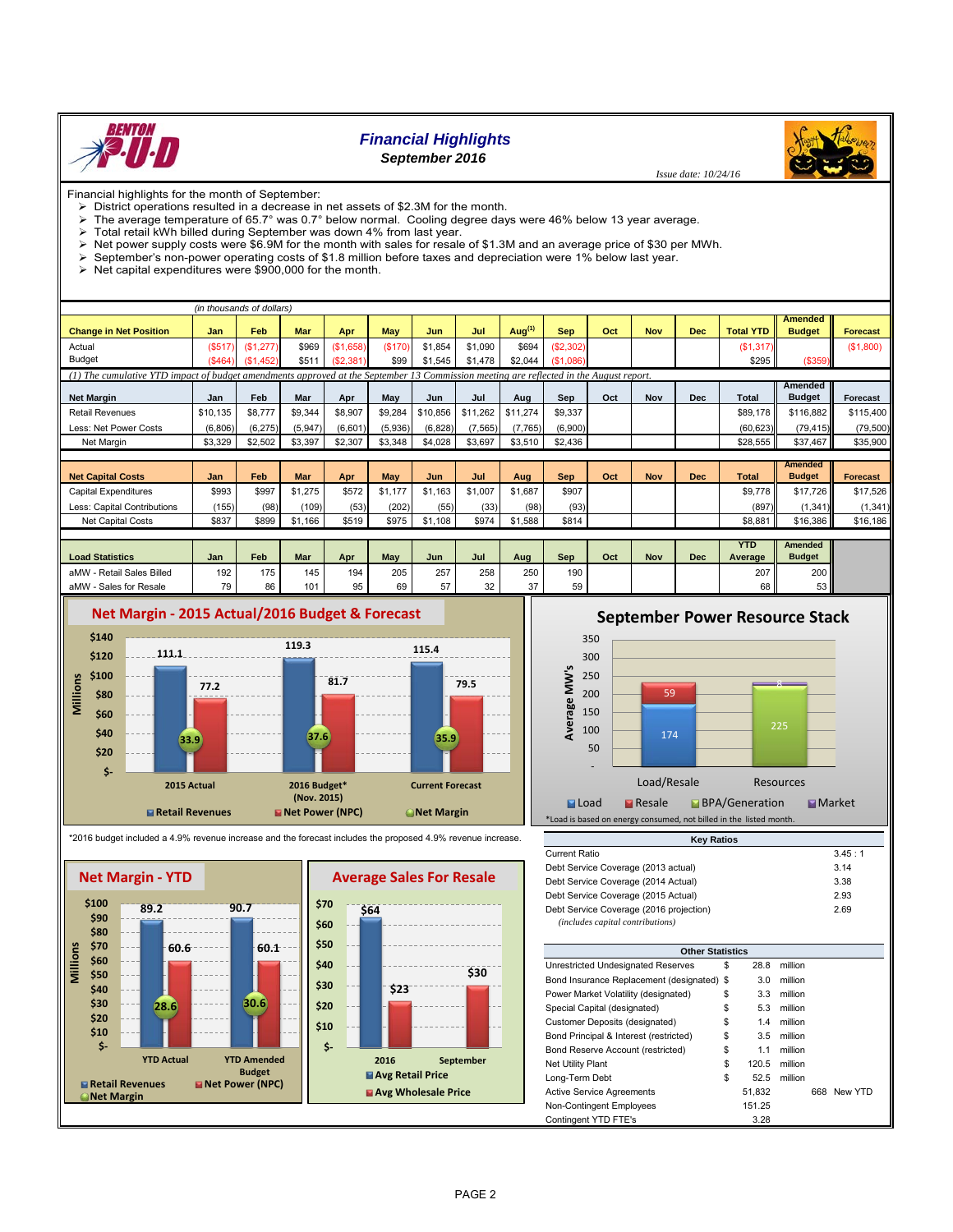### **PUBLIC UTILITY DISTRICT NO.1 OF BENTON COUNTY STATEMENT OF REVENUES, EXPENSES, AND CHANGES IN NET POSITION CURRENT MONTH**

|                                                            | 9/30/2016     |                                 | 9/30/2015                |               |                          |  |
|------------------------------------------------------------|---------------|---------------------------------|--------------------------|---------------|--------------------------|--|
|                                                            | <b>ACTUAL</b> | <b>AMENDED</b><br><b>BUDGET</b> | <b>PCT</b><br><b>VAR</b> | <b>ACTUAL</b> | <b>PCT</b><br><b>VAR</b> |  |
| <b>OPERATING REVENUES</b>                                  |               |                                 |                          |               |                          |  |
| Energy Sales - Retail                                      | \$8,334,108   | \$9,354,163                     | $-11%$                   | \$8,750,885   | $-5%$                    |  |
| <b>Energy Sales for Resale</b>                             | 1,369,706     | 1,913,407                       | $-28%$                   | 1,670,647     | $-18%$                   |  |
| Transmission of Power for Others                           | 42,200        | 57,202                          | $-26%$                   | 60,073        | $-30%$                   |  |
| <b>Broadband Revenue</b>                                   | 175,088       | 168,740                         | 4%                       | 166,409       | 5%                       |  |
| Other Revenue                                              | 93,970        | 72,340                          | 30%                      | 133,814       | $-30%$                   |  |
| <b>TOTAL OPERATING REVENUES</b>                            | 10,015,072    | 11,565,852                      | $-13%$                   | 10,781,828    | $-7%$                    |  |
| <b>OPERATING EXPENSES</b>                                  |               |                                 |                          |               |                          |  |
| <b>Purchased Power</b>                                     | 7,083,627     | 7,722,972                       | $-8%$                    | 6,824,683     | 4%                       |  |
| <b>Purchased Transmission &amp; Ancillary Services</b>     | 1,106,774     | 1,086,816                       | 2%                       | 1,043,830     | 6%                       |  |
| <b>Conservation Program</b>                                | 124,031       | 5,289                           | >200%                    | 89,830        | 38%                      |  |
| <b>Total Power Supply</b>                                  | 8,314,431     | 8,815,078                       | $-6%$                    | 7,958,342     | 4%                       |  |
| Transmission Operation & Maintenance                       | 60,409        | 11,650                          | >200%                    | 9,955         | >200%                    |  |
| Distribution Operation & Maintenance                       | 887,170       | 796,518                         | 11%                      | 786,544       | 13%                      |  |
| <b>Broadband Expense</b>                                   | 76,567        | 53,854                          | 42%                      | 79,170        | $-3%$                    |  |
| Customer Accounting, Collection & Information              | 294,877       | 304,920                         | $-3%$                    | 381,510       | $-23%$                   |  |
| Administrative & General                                   | 490,959       | 506,160                         | $-3%$                    | 565,117       | $-13%$                   |  |
| Subtotal before Taxes & Depreciation                       | 1,809,983     | 1,673,101                       | 8%                       | 1,822,295     | $-1%$                    |  |
| Taxes                                                      | 1,000,184     | 1,089,293                       | $-8%$                    | 1,019,151     | $-2%$                    |  |
| Depreciation & Amortization                                | 1,118,106     | 1,095,491                       | 2%                       | 1,157,073     | $-3%$                    |  |
| <b>Total Other Operating Expenses</b>                      | 3,928,272     | 3,857,885                       | 2%                       | 3,998,519     | $-2%$                    |  |
| <b>TOTAL OPERATING EXPENSES</b>                            | 12,242,703    | 12,672,963                      | $-3%$                    | 11,956,861    | 2%                       |  |
| <b>OPERATING INCOME (LOSS)</b>                             | (2, 227, 631) | (1, 107, 111)                   | 101%                     | (1, 175, 033) | 90%                      |  |
| <b>NONOPERATING REVENUES &amp; EXPENSES</b>                |               |                                 |                          |               |                          |  |
| Interest Income                                            | 17,822        | 1,144                           | >200%                    | (29, 247)     | $-161%$                  |  |
| Other Income                                               | 30,599        | 31,339                          | $-2%$                    | 70,833        | $-57%$                   |  |
| <b>Other Expense</b>                                       |               |                                 | n/a                      |               | n/a                      |  |
| <b>Interest Expense</b>                                    | (211, 173)    | (211,600)                       | 0%                       | (241, 439)    | $-13%$                   |  |
| Debt Discount/Premium Amortization & Loss on Defeased Debt | 35,230        | 35,230                          | 0%                       | 25,266        | 39%                      |  |
| MtM Gain/(Loss) on Investments                             | (40, 120)     |                                 | n/a                      | 58,320        | $-169%$                  |  |
| <b>TOTAL NONOPERATING REVENUES &amp; EXPENSES</b>          | (167, 641)    | (143, 887)                      | 17%                      | (116, 266)    | 44%                      |  |
| <b>INCOME (LOSS) BEFORE CAPITAL CONTRIBUTIONS</b>          | (2,395,272)   | (1, 250, 998)                   | 91%                      | (1, 291, 300) | 85%                      |  |
| <b>CAPITAL CONTRIBUTIONS</b>                               | 93,445        | 165,029                         | $-43%$                   | 274,920       | -66%                     |  |
| <b>CHANGE IN NET POSITION</b>                              | (\$2,301,827) | (\$1,085,969)                   | 112%                     | (\$1,016,379) | 126%                     |  |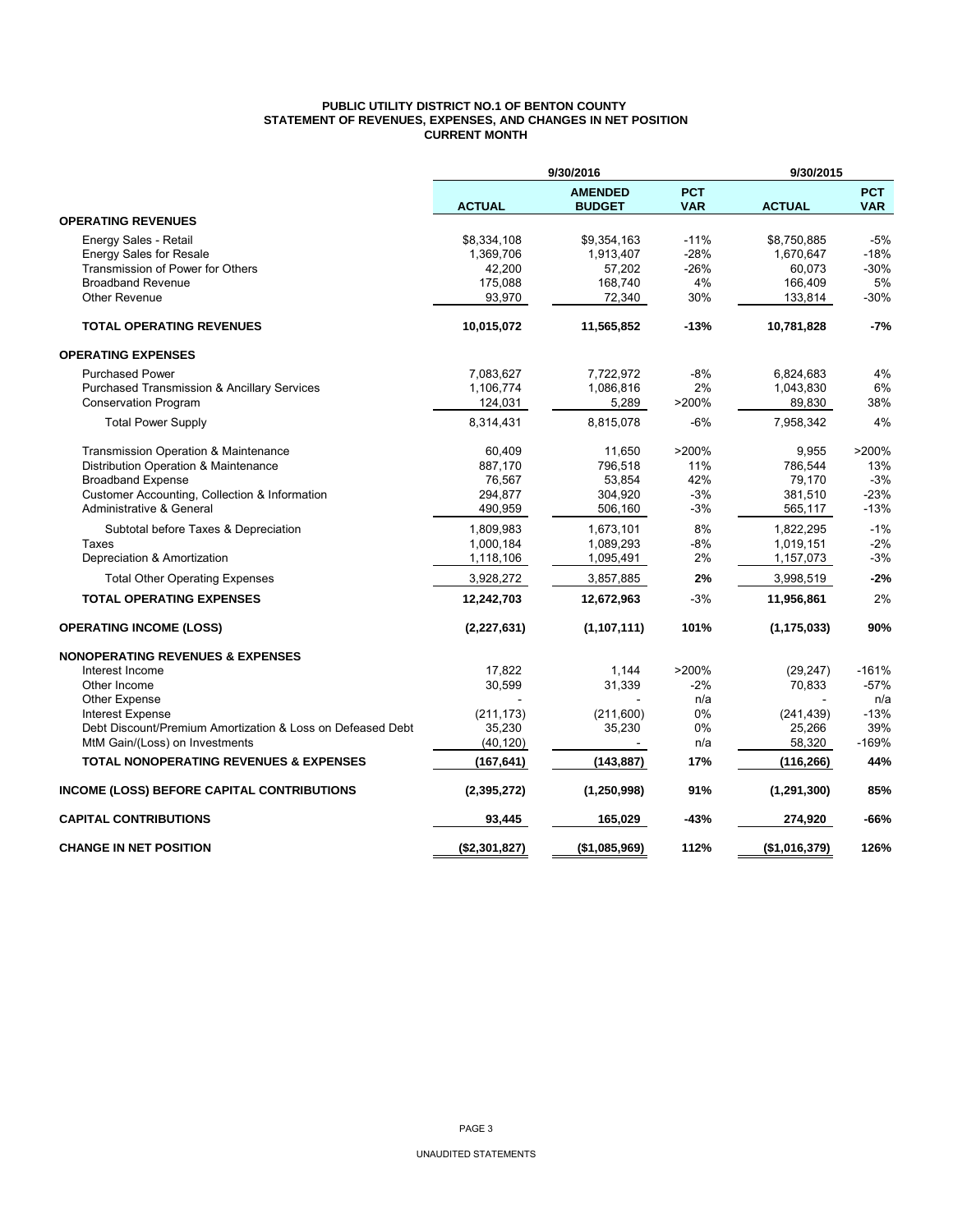## **PUBLIC UTILITY DISTRICT NO.1 OF BENTON COUNTY STATEMENT OF REVENUES, EXPENSES, AND CHANGE IN NET POSITION YEAR TO DATE**

|                                                            |               |                                 | 9/30/2015                |               |                          |
|------------------------------------------------------------|---------------|---------------------------------|--------------------------|---------------|--------------------------|
|                                                            | <b>ACTUAL</b> | <b>AMENDED</b><br><b>BUDGET</b> | <b>PCT</b><br><b>VAR</b> | <b>ACTUAL</b> | <b>PCT</b><br><b>VAR</b> |
| <b>OPERATING REVENUES</b>                                  |               |                                 |                          |               |                          |
| Energy Sales - Retail                                      | \$91,158,419  | \$92,690,553                    | $-2%$                    | \$89,479,871  | 2%                       |
| <b>Energy Sales for Resale</b>                             | 10,876,261    | 11,329,986                      | $-4%$                    | 13,238,839    | $-18%$                   |
| Transmission of Power for Others                           | 577,015       | 617,239                         | $-7%$                    | 462,022       | 25%                      |
| <b>Broadband Revenue</b>                                   | 1,527,737     | 1,555,303                       | $-2%$                    | 1,484,153     | 3%                       |
| <b>Other Revenue</b>                                       | 1,453,141     | 1,261,180                       | 15%                      | 1,252,186     | 16%                      |
| <b>TOTAL OPERATING REVENUES</b>                            | 105,592,573   | 107,454,262                     | $-2%$                    | 105,917,071   | 0%                       |
| <b>OPERATING EXPENSES</b>                                  |               |                                 |                          |               |                          |
| <b>Purchased Power</b>                                     | 61,855,903    | 61,970,058                      | 0%                       | 62,615,028    | $-1%$                    |
| <b>Purchased Transmission &amp; Ancillary Services</b>     | 9,885,575     | 9,917,455                       | 0%                       | 9,665,596     | 2%                       |
| <b>Conservation Program</b>                                | 330,091       | 196,154                         | 68%                      | 615,204       | $-46%$                   |
| <b>Total Power Supply</b>                                  | 72,071,569    | 72,083,667                      | 0%                       | 72,895,828    | $-1%$                    |
| Transmission Operation & Maintenance                       | 194,561       | 100,850                         | 93%                      | 79,778        | 144%                     |
| Distribution Operation & Maintenance                       | 6,688,123     | 6,871,219                       | $-3%$                    | 6,728,476     | $-1%$                    |
| <b>Broadband Expense</b>                                   | 654,887       | 647,709                         | 1%                       | 729,964       | $-10%$                   |
| Customer Accounting, Collection & Information              | 2,511,757     | 2,759,841                       | $-9%$                    | 2,767,565     | $-9%$                    |
| Administrative & General                                   | 4,667,277     | 4,948,168                       | $-6%$                    | 5,393,183     | $-13%$                   |
| Subtotal before Taxes & Depreciation                       | 14,716,606    | 15,327,786                      | $-4%$                    | 15,698,966    | $-6%$                    |
| Taxes                                                      | 9,654,782     | 9,611,425                       | 0%                       | 9,413,208     | 3%                       |
| Depreciation & Amortization                                | 10,281,211    | 10,078,814                      | 2%                       | 10,132,404    | 1%                       |
| <b>Total Other Operating Expenses</b>                      | 34,652,598    | 35,018,025                      | $-1%$                    | 35,244,578    | $-2%$                    |
| <b>TOTAL OPERATING EXPENSES</b>                            | 106,724,167   | 107,101,692                     | 0%                       | 108,140,406   | $-1%$                    |
| <b>OPERATING INCOME (LOSS)</b>                             | (1, 131, 594) | 352,570                         | >200%                    | (2, 223, 335) | -49%                     |
| <b>NONOPERATING REVENUES &amp; EXPENSES</b>                |               |                                 |                          |               |                          |
| Interest Income                                            | 228,979       | 205,432                         | 11%                      | 172,462       | 33%                      |
| Other Income                                               | 247,385       | 282,051                         | $-12%$                   | 448,898       | $-45%$                   |
| <b>Other Expense</b>                                       |               |                                 | n/a                      |               | n/a                      |
| Interest Expense                                           | (1,914,237)   | (1,886,618)                     | 1%                       | (2,098,744)   | $-9%$                    |
| Debt Discount/Premium Amortization & Loss on Defeased Debt | 317,071       | 317,070                         | 0%                       | 313,409       | 1%<br>$-47%$             |
| MtM Gain/(Loss) on Investments                             | 38,362        |                                 | n/a                      | 71,820        |                          |
| <b>TOTAL NONOPERATING REVENUES &amp; EXPENSES</b>          | (1,082,441)   | (1,082,065)                     | 0%                       | (1,092,154)   | $-1%$                    |
| <b>INCOME (LOSS) BEFORE CAPITAL CONTRIBUTIONS</b>          | (2, 214, 035) | (729, 495)                      | 204%                     | (3,315,489)   | $-33%$                   |
| <b>CAPITAL CONTRIBUTIONS</b>                               | 897,114       | 1,024,525                       | $-12%$                   | 1,773,391     | $-49%$                   |
| <b>CHANGE IN NET POSITION</b>                              | (1,316,921)   | 295,030                         | >200%                    | (1,542,098)   | $-15%$                   |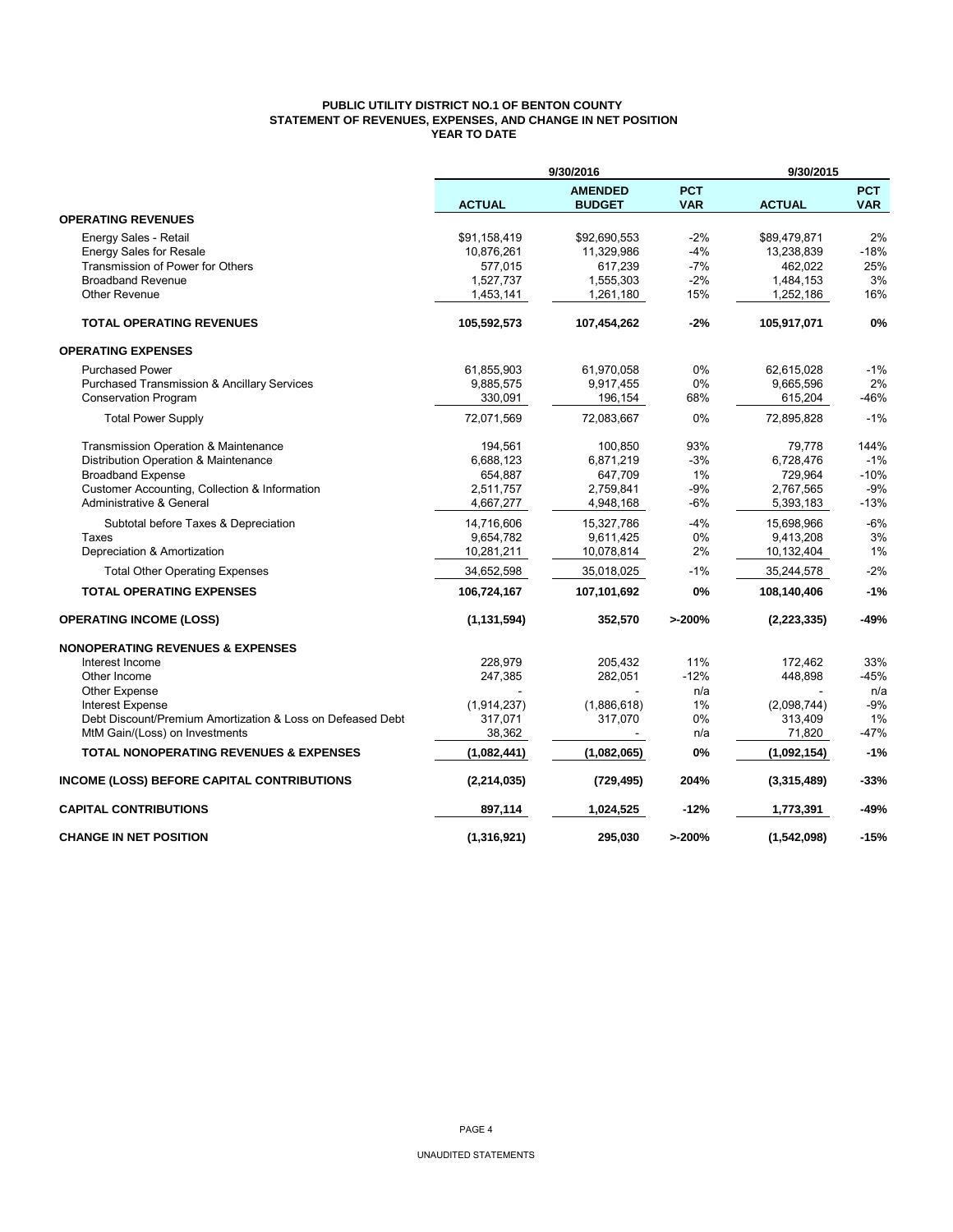## **PUBLIC UTILITY DISTRICT NO. 1 OF BENTON COUNTY STATEMENT OF REVENUES, EXPENSES, AND CHANGE IN NET POSITION 2016 MONTHLY ACTIVITY**

|                                                        | January     | February                  | March                    | April                    | May          | June                                   | July        | August     | September     | October | <b>November</b> | December | <b>Total</b>  |
|--------------------------------------------------------|-------------|---------------------------|--------------------------|--------------------------|--------------|----------------------------------------|-------------|------------|---------------|---------|-----------------|----------|---------------|
| <b>OPERATING REVENUES</b>                              |             |                           |                          |                          |              |                                        |             |            |               |         |                 |          |               |
| Energy Sales - Retail                                  | \$9,911,477 | \$8,688,046               | \$10,050,551             | \$8,592,295              | \$9,132,175  | \$12,141,371 \$12,174,362 \$12,134,035 |             |            | \$8,334,108   |         |                 |          | \$91,158,420  |
| <b>Energy Sales for Resale</b>                         | 1,484,296   | 1,363,659                 | 1,537,368                | 1,173,525                | 1,047,005    | 1,073,427                              | 826,988     | 1,000,287  | 1,369,706     |         |                 |          | 10,876,261    |
| Transmission of Power for Others                       | 68,103      | 77,460                    | 93,851                   | 97,686                   | 67,768       | 40,767                                 | 41,557      | 47,624     | 42,200        |         |                 |          | 577,016       |
| <b>Broadband Revenue</b>                               | 162,760     | 171,089                   | 168,670                  | 167,896                  | 168,783      | 170,101                                | 169,708     | 173,642    | 175,088       |         |                 |          | 1,527,737     |
| Other Electric Revenue                                 | 41,560      | 114,818                   | 538,251                  | 77,069                   | 152,767      | 100,373                                | 186,859     | 147,476    | 93,970        |         |                 |          | 1,453,143     |
| <b>TOTALOPERATING REVENUES</b>                         | 11,668,196  | 10,415,072                | 12,388,691               | 10,108,471               | 10,568,498   | 13,526,039                             | 13,399,474  | 13,503,064 | 10,015,072    |         |                 |          | 105,592,577   |
| <b>OPERATING EXPENSES</b>                              |             |                           |                          |                          |              |                                        |             |            |               |         |                 |          |               |
| <b>Purchased Power</b>                                 | 7,209,954   | 6,598,428                 | 6,395,487                | 6,762,894                | 5,933,494    | 6,878,606                              | 7,316,031   | 7,677,384  | 7,083,627     |         |                 |          | 61,855,905    |
| <b>Purchased Transmission &amp; Ancillary Services</b> | 1,126,226   | 997,796                   | 1,156,184                | 1,048,210                | 1,095,458    | 1,130,664                              | 1,120,410   | 1,110,988  | 1,106,774     |         |                 |          | 9,892,710     |
| <b>Conservation Program</b>                            | 22.430      | 120,266                   | 26,344                   | 60,645                   | 22,082       | (66, 815)                              | (3,062)     | 24,170     | 124,031       |         |                 |          | 330,091       |
| <b>Total Power Supply</b>                              | 8,358,610   | 7,716,490                 | 7,578,015                | 7,871,749                | 7,051,034    | 7,942,455                              | 8,433,379   | 8,812,542  | 8,314,432     |         |                 |          | 72,078,706    |
| Transmission Operation & Maintenance                   | 4,760       | 5,109                     | 12,764                   | 33,026                   | 18,489       | 22,498                                 | 7,375       | 22,999     | 60,409        |         |                 |          | 187,429       |
| Distribution Operation & Maintenance                   | 639,737     | 773,430                   | 714,348                  | 707,747                  | 790,398      | 713,118                                | 667,475     | 794,699    | 887,170       |         |                 |          | 6,688,122     |
| <b>Broadband Expense</b>                               | 25,524      | 51,636                    | 83,545                   | 78,214                   | 87,954       | 79,551                                 | 82,677      | 89,218     | 76,567        |         |                 |          | 654,886       |
| Customer Accounting, Collection & Information          | 190,012     | 277,209                   | 326,396                  | 278,252                  | 306,587      | 298,830                                | 263,892     | 275,702    | 294,877       |         |                 |          | 2,511,757     |
| Administrative & General                               | 637.442     | 556,470                   | 507,316                  | 530,492                  | 487,474      | 450,863                                | 495,672     | 510,590    | 490,959       |         |                 |          | 4,667,278     |
| Subtotal before Taxes & Depreciation                   | 1,497,475   | 1,663,854                 | 1,644,369                | 1,627,731                | 1,690,902    | 1,564,860                              | 1,517,091   | 1,693,208  | 1,809,982     |         |                 |          | 14,709,472    |
| Taxes                                                  | 1,235,004   | 1,079,121                 | 1,019,926                | 966,648                  | 948,699      | 1,080,272                              | 1,135,272   | 1,189,657  | 1,000,184     |         |                 |          | 9,654,783     |
| Depreciation & Amortization                            | 1,191,201   | 1,202,757                 | 1,194,304                | 1,199,710                | 1,104,863    | 1,036,216                              | 1,123,931   | 1,110,123  | 1,118,106     |         |                 |          | 10,281,211    |
| <b>Total Other Operating Expenses</b>                  | 3,923,680   | 3,945,732                 | 3,858,599                | 3,794,089                | 3,744,464    | 3,681,348                              | 3,776,294   | 3,992,988  | 3,928,272     |         |                 |          | 34,645,466    |
| <b>TOTAL OPERATING EXPENSES</b>                        | 12,282,290  | 11,662,222                | 11,436,614               | 11,665,838               | 10,795,498   | 11,623,803                             | 12,209,673  | 12,805,530 | 12,242,704    |         |                 |          | 106,724,172   |
| <b>OPERATING INCOME (LOSS)</b>                         | (614, 094)  | (1,247,150)               | 952,077                  | (1, 557, 367)            | (227,000)    | 1,902,236                              | 1,189,801   | 697,534    | (2,227,632)   |         |                 |          | (1, 131, 595) |
| <b>NONOPERATING REVENUES &amp; EXPENSES</b>            |             |                           |                          |                          |              |                                        |             |            |               |         |                 |          |               |
| Interest Income                                        | 26,798      | 26,236                    | 29,676                   | 12,269                   | 28,586       | 25,894                                 | 35,461      | 26,236     | 17,822        |         |                 |          | 228,978       |
| Other Income                                           | 9           | 50                        | 98,287                   | 22,533                   | 26,652       | 23,075                                 | 23,101      | 23,081     | 30,599        |         |                 |          | 247,387       |
| Other Expense                                          |             |                           | $\overline{\phantom{a}}$ | $\sim$                   |              | $\sim$                                 | $\sim$      | $\sim$     |               |         |                 |          |               |
| <b>Interest Expense</b>                                | (179, 979)  | (178, 913)                | (273, 389)               | (220, 230)               | (210, 296)   | (210, 530)                             | (210, 403)  | (219, 326) | (211, 173)    |         |                 |          | (1,914,239)   |
| Debt Discount & Expense Amortization                   | 35,230      | 35,230                    | 35,230                   | 35,230                   | 35,230       | 35,230                                 | 35,230      | 35,230     | 35,230        |         |                 |          | 317,070       |
| MtM Gain/(Loss) on Investments                         | 59,560      | (10, 640)                 | 18,020                   | (3,260)                  | (25,040)     | 23,340                                 | (16, 498)   | 33,000     | (40, 120)     |         |                 |          | 38,362        |
| Loss in Joint Ventures/Special Assessments             | $\sim$      | $\sim$                    | $\overline{\phantom{a}}$ | $\overline{\phantom{a}}$ | $\sim$       | $\sim$                                 | $\sim$      | $\sim$     |               |         |                 |          | $\sim$        |
| <b>TOTAL NONOPERATING REV/EXP</b>                      | (58, 382)   | (128, 037)                | (92, 176)                | (153, 458)               | (144, 868)   | (102, 991)                             | (133, 109)  | (101, 779) | (167, 642)    |         |                 |          | (1,082,442)   |
| INCOME (LOSS) BEFORE CAPITAL CONTRIBUTIONS             | (672, 476)  | (1,375,187)               | 859,901                  | (1,710,825)              | (371, 868)   | 1,799,245                              | 1,056,692   | 595,755    | (2,395,274)   |         |                 |          | (2, 214, 037) |
| <b>CAPITAL CONTRIBUTIONS</b>                           | 155,353     | 97,986                    | 109,333                  | 52,806                   | 201,727      | 55,050                                 | 33,184      | 98,229     | 93,445        |         |                 |          | 897,113       |
| <b>CHANGE IN NET POSITION</b>                          |             | (\$517,123) (\$1,277,201) |                          | \$969,234 (\$1,658,019)  | (\$170, 141) | \$1,854,295                            | \$1,089,876 | \$693,984  | (\$2,301,829) | \$0     | \$0             | \$0      | (\$1,316,924) |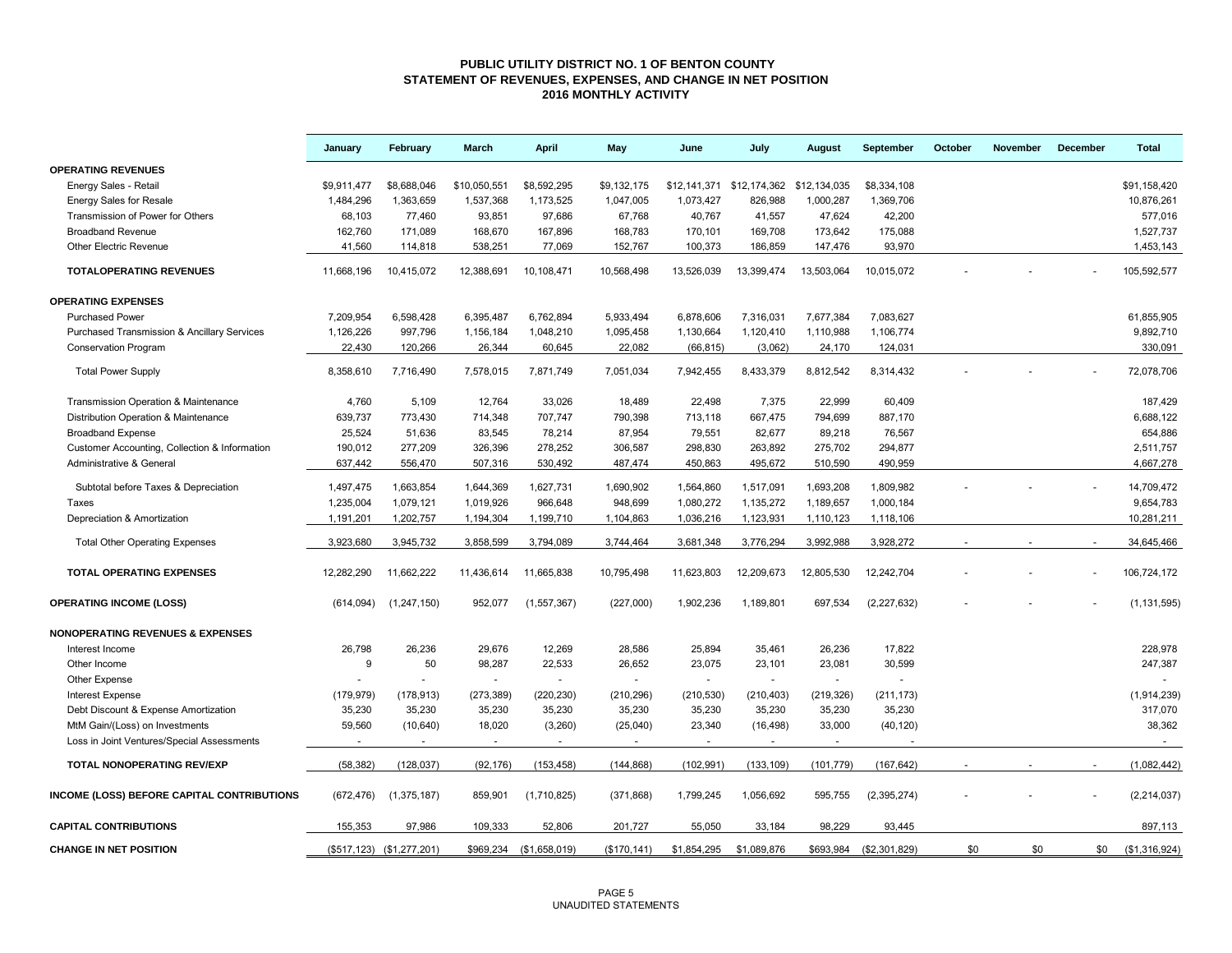#### **PUBLIC UTILITY DISTRICT NO. 1 OF BENTON COUNTY COMPARATIVE STATEMENT OF NET POSITION ASSETS AND DEFERRED OUTFLOWS OF RESOURCES**

|                                                           | 9/30/2016       | 9/30/2015     | Increase/(Decrease)<br><b>Amount</b> | Percent |
|-----------------------------------------------------------|-----------------|---------------|--------------------------------------|---------|
| <b>ASSETS</b>                                             |                 |               |                                      |         |
| <b>CURRENT ASSETS</b>                                     |                 |               |                                      |         |
| Cash & Cash Equivalents & Investments                     |                 |               |                                      |         |
| Unrestricted Cash & Cash Equivalents & Investments        | \$32,323,144    | \$32,998,278  | (\$675, 135)                         |         |
| Designated Debt Service Reserve Fund                      | 3,032,152       | 3,056,020     | (23, 868)                            |         |
| Designated Power Market Voltly                            | 3,300,000       | 4,300,000     | (1,000,000)                          |         |
| Designated Special Capital Rsv                            | 5,300,000       | 6,700,000     | (1,400,000)                          |         |
| <b>Designated Customer Deposits</b>                       | 1,400,000       | 1,400,000     |                                      |         |
| Accounts Receivable, net                                  | 8,423,149       | 9,692,577     | (1,269,428)                          |         |
| <b>BPA Prepay Receivable</b>                              | 600,000         | 600,000       |                                      |         |
| <b>Accrued Interest Receivable</b>                        | 18,943          | 58,393        | (39, 450)                            |         |
| Wholesale Power Receivable                                | 1,124,885       | 943,610       | 181,275                              |         |
| <b>Accrued Unbilled Revenue</b>                           | 2,500,000       | 2,500,000     |                                      |         |
| <b>Inventory Materials &amp; Supplies</b>                 | 6,168,269       | 5,149,337     | 1,018,932                            |         |
| Prepaid Expenses & Option Premiums                        | 277,114         | 408,108       | (130, 994)                           |         |
| <b>Total Current Assets</b>                               | 64,467,656      | 67,806,325    | (3,338,670)                          | -5%     |
|                                                           |                 |               |                                      |         |
| <b>NONCURRENT ASSETS</b>                                  |                 |               |                                      |         |
| <b>Restricted Bond Reserve Fund</b>                       | 1,107,865       | 1,083,997     | 23,868                               |         |
| <b>Other Receivables</b>                                  | 96,714          | 94,549        | 2,165                                |         |
| <b>Preliminary Surveys</b>                                | 65.006          | 438,461       | (373, 455)                           |         |
| <b>BPA Prepay Receivable</b>                              | 6,600,000       | 7,200,000     | (600,000)                            |         |
| Deferred Purchased Power Costs                            | 7.432.307       | 8,627,236     | (1, 194, 930)                        |         |
| Other Deferred Charges                                    | 0               | 811           | (811)                                |         |
|                                                           | 15,301,891      | 17,445,054    | (1,543,162)                          | $-12%$  |
| <b>Utility Plant</b>                                      |                 |               |                                      |         |
| Land and Intangible Plant                                 | 3,469,496       | 3,406,431     | 63,065                               |         |
| <b>Electric Plant in Service</b>                          | 301,966,971     | 291,870,930   | 10,096,041                           |         |
| <b>Construction Work in Progress</b>                      | 4,028,549       | 2,538,352     | 1,490,198                            |         |
| <b>Accumulated Depreciation</b>                           | (188, 998, 692) | (178,031,215) | (10, 967, 477)                       |         |
| <b>Net Utility Plant</b>                                  | 120,466,324     | 119,784,498   | 681,825                              | 1%      |
| <b>Total Noncurrent Assets</b>                            | 135,768,215     | 137,229,552   | (1,461,337)                          | $-1%$   |
| <b>Total Assets</b>                                       | 200,235,871     | 205,035,878   | (4,800,006)                          | $-2%$   |
| DEFERRED OUTFLOWS OF RESOURCES                            |                 |               |                                      |         |
| Unamortized Loss on Defeased Debt                         | 66,027          | 92,416        | (26, 389)                            |         |
| <b>Accumulated Pension Deferred Outlflows</b>             | 1,319,722       | 608,285       | 711,437                              |         |
| Accumulated Decrease in Fair Value of Hedging Derivatives | 752,382         | 2,113,956     | (1,361,575)                          |         |
| <b>Total Deferred Outflows of Resources</b>               | 2,138,130       | 2,814,657     | (676, 526)                           |         |
| TOTAL ASSETS & DEFERRED OUTFLOWS OF RESOURCES             | \$202,374,002   | \$207,850,534 | (\$5,476,533)                        | -3%     |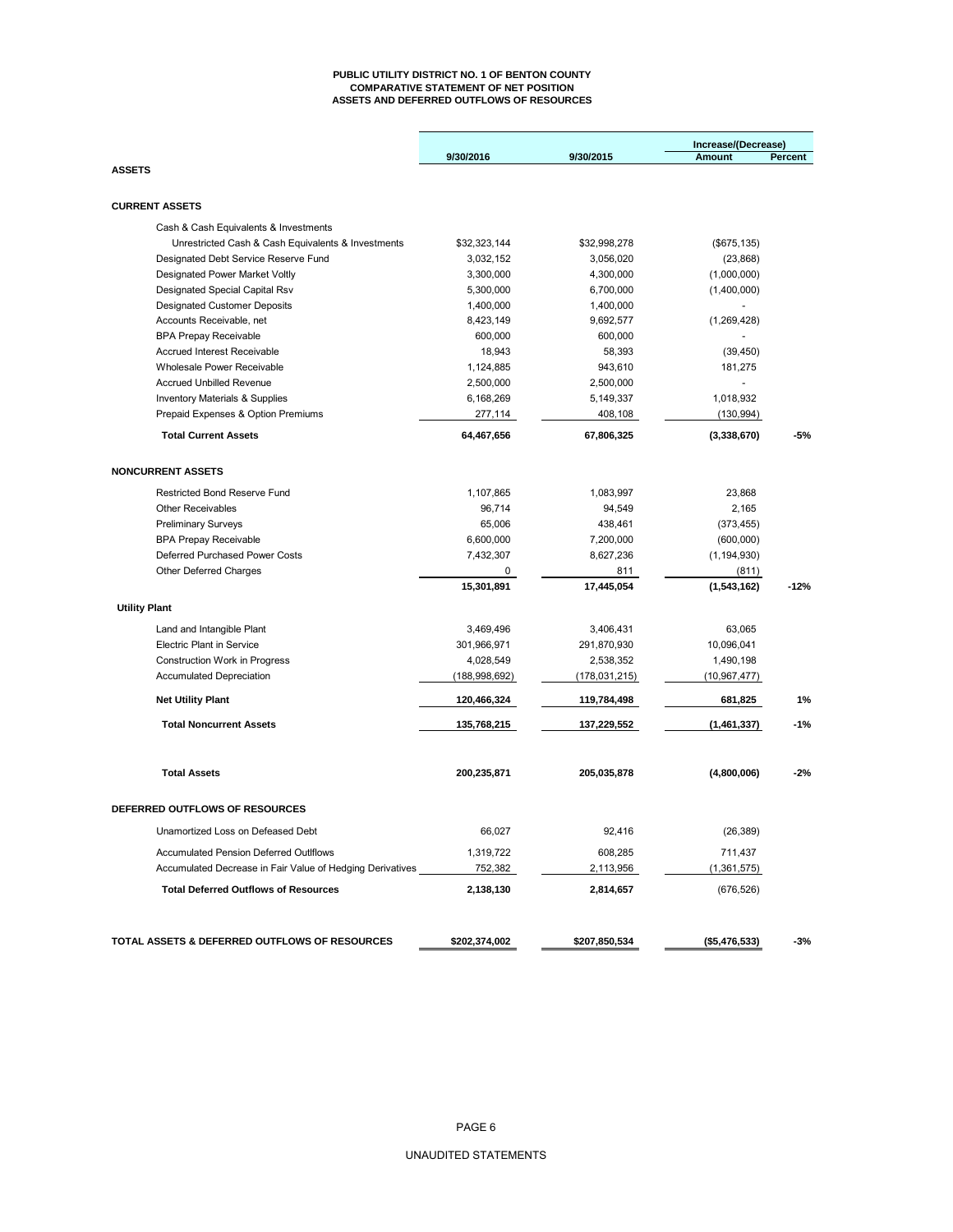#### **PUBLIC UTILITY DISTRICT NO. 1 OF BENTON COUNTY COMPARATIVE STATEMENT OF NET POSITION LIABILITIES AND DEFERRED INFLOWS OF RESOURCES**

|                    |                                                           | 9/30/2016     | 9/30/2015     | Increase/(Decrease)<br><b>Amount</b> | Percent |  |
|--------------------|-----------------------------------------------------------|---------------|---------------|--------------------------------------|---------|--|
| <b>LIABILITIES</b> |                                                           |               |               |                                      |         |  |
|                    | <b>CURRENT LIABILITIES</b>                                |               |               |                                      |         |  |
|                    | <b>Warrants Outstanding</b>                               | \$180,703     | \$321,592     | (\$140,889)                          |         |  |
|                    | <b>Accounts Payable</b>                                   | 8,765,308     | 7,675,398     | 1,089,909                            |         |  |
|                    | <b>Customer Deposits</b>                                  | 1,462,864     | 1,418,238     | 44,626                               |         |  |
|                    | Accrued Taxes Payable                                     | 2,712,405     | 2,687,908     | 24,497                               |         |  |
|                    | Other Current & Accrued Liabilities                       | 1,670,423     | 1,344,851     | 325,571                              |         |  |
|                    | Accrued Interest Payable                                  | 994,954       | 962,007       | 32,947                               |         |  |
|                    | Revenue Bonds, Current Portion                            | 2,920,000     | 3,035,000     | (115,000)                            |         |  |
|                    | <b>Total Current Liabilities</b>                          | 18,706,656    | 17,444,995    | 1,261,662                            | 7%      |  |
|                    | <b>NONCURRENT LIABILITIES</b>                             |               |               |                                      |         |  |
|                    |                                                           |               |               |                                      |         |  |
|                    | 2005 Bond Issue                                           |               | (1, 140, 000) | 1,140,000                            |         |  |
|                    | 2010 Bond Issue                                           | 17,345,000    | 17,345,000    |                                      |         |  |
|                    | 2011 Bond Issue                                           | 29,470,000    | 32,460,000    | (2,990,000)                          |         |  |
|                    | Unamortized Premium & Discount                            | 2,765,605     | 3,215,474     | (449, 869)                           |         |  |
|                    | Pension Liability                                         | 11,212,267    | 9,214,032     | 1,998,235                            |         |  |
|                    | Deferred Revenue                                          | 543,874       | 726,635       | (182, 761)                           |         |  |
|                    | <b>BPA Prepay Incentive Credit</b>                        | 1,935,103     | 2,096,359     | (161, 256)                           |         |  |
|                    | <b>Other Liabilities</b>                                  | 2,661,444     | 3,907,636     | (1, 246, 192)                        |         |  |
|                    | <b>Total Noncurrent Liabilities</b>                       | 65,933,293    | 67,825,136    | (1,891,843)                          | $-3%$   |  |
|                    | <b>Total Liabilities</b>                                  | 84,639,949    | 85,270,131    | (630, 182)                           | $-1%$   |  |
|                    | DEFERRED INFLOWS OF RESOURCES                             |               |               |                                      |         |  |
| 253.15             | <b>Accumulated Pension Deferred Inflows</b>               | 1,772,202     | 3,794,511     | (2,022,309)                          |         |  |
| 253.25             | Accumulated Increase in Fair Value of Hedging Derivatives | 973,039       | 1,589,569     | (616, 530)                           |         |  |
|                    | <b>Total Deferred Inflows of Resources</b>                | 2,745,241     | 5,384,080     | (2,638,839)                          | -49%    |  |
|                    |                                                           |               |               |                                      |         |  |
|                    | <b>NET POSITION</b>                                       |               |               |                                      |         |  |
|                    | Net Investment in Capital Assets                          | 68,031,746    | 64,961,440    | 3,070,306                            |         |  |
|                    | <b>Restricted for Debt Service</b>                        | 1,107,865     | 1,083,997     | 23,868                               |         |  |
|                    | Unrestricted                                              | 45,849,200    | 51,150,887    | (5,301,687)                          |         |  |
|                    | <b>Total Net Position</b>                                 | 114,988,812   | 117,196,324   | (2,207,512)                          | $-2%$   |  |
|                    | TOTAL NET POSITION, LIABILITIES AND                       |               |               |                                      |         |  |
|                    | <b>DEFERRED INFLOWS OF RESOURCES</b>                      | \$202,374,002 | \$207,850,534 | (\$5,476,533)                        | -3%     |  |
|                    |                                                           |               |               |                                      |         |  |
|                    | <b>CURRENT RATIO:</b>                                     | 3.45:1        | 3.89:1        |                                      |         |  |
|                    | (Current Assets / Current Liabilities)                    |               |               |                                      |         |  |
|                    | <b>WORKING CAPITAL:</b>                                   | \$45,761,000  | \$50,361,331  | (\$4,600,331)                        | -9%     |  |
|                    | (Current Assets less Current Liabilities)                 |               |               |                                      |         |  |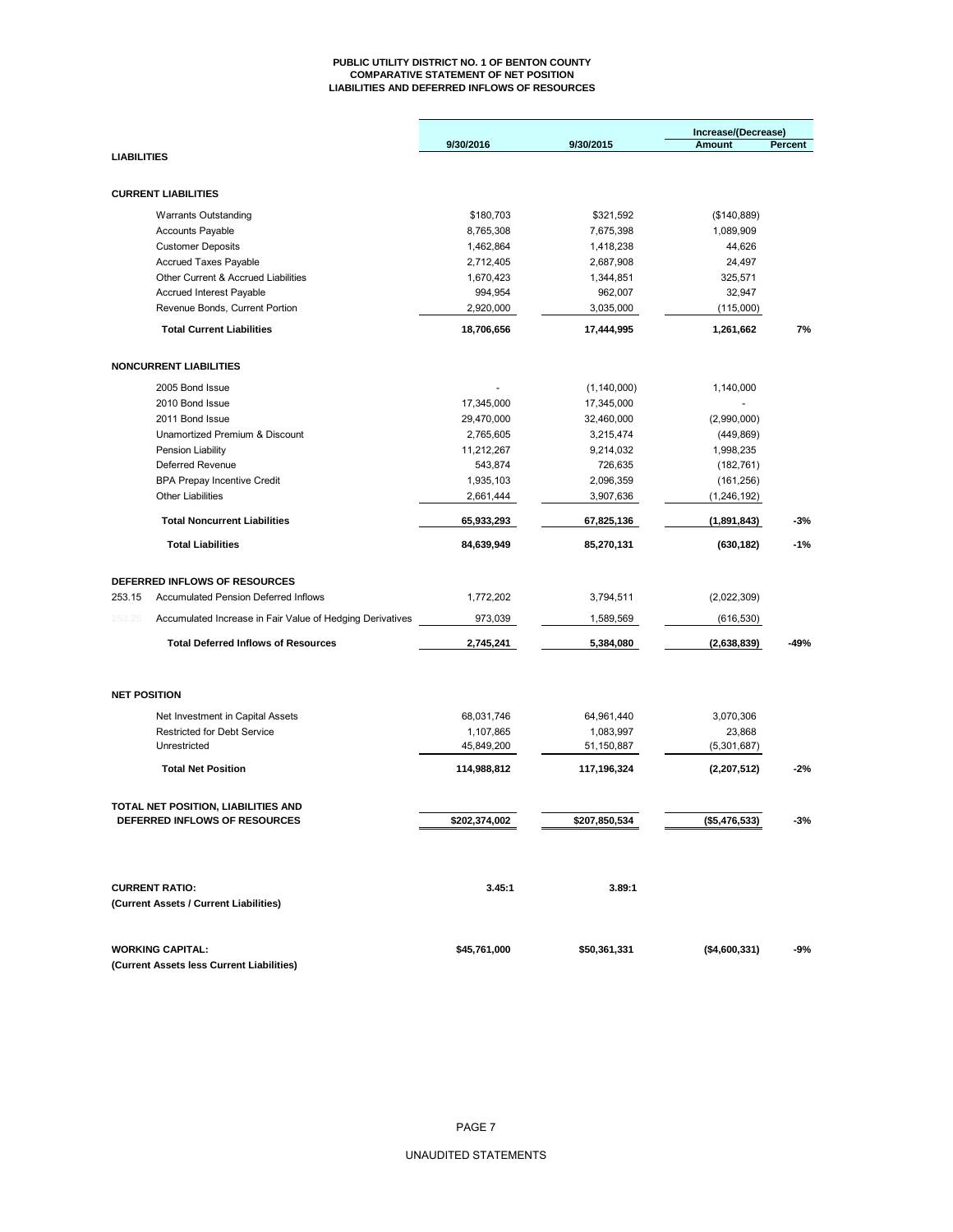## **PUBLIC UTILITY DISTRICT NO. 1 OF BENTON COUNTY ENERGY STATISTICAL DATA CURRENT MONTH**

|                                                                               | 9/30/2016                       |                             |                | 9/30/2015                       |               |
|-------------------------------------------------------------------------------|---------------------------------|-----------------------------|----------------|---------------------------------|---------------|
|                                                                               |                                 | <b>AMENDED</b>              | <b>PCT</b>     |                                 | <b>PCT</b>    |
|                                                                               | <b>ACTUAL</b>                   | <b>BUDGET</b>               | <b>VAR</b>     | <b>ACTUAL</b>                   | <b>VAR</b>    |
| <b>ENERGY SALES RETAIL - REVENUE</b>                                          |                                 |                             |                |                                 |               |
| Residential                                                                   | \$4,131,743                     | \$4,362,954                 | $-5%$          | \$3,829,564                     | 8%            |
| <b>Small General Service</b><br><b>Medium General Service</b>                 | 764,059                         | 812,655                     | $-6%$          | 733,188                         | 4%<br>6%      |
| Large General Service                                                         | 1,115,807<br>1,271,921          | 1,209,287<br>1,388,912      | $-8%$<br>$-8%$ | 1,052,988<br>1,287,879          | $-1%$         |
| Large Industrial                                                              | 244.523                         | 229,938                     | 6%             | 274,787                         | $-11%$        |
| Small Irrigation                                                              | 174,914                         | 171,479                     | 2%             | 162,864                         | 7%            |
| Large Irrigation                                                              | 1,582,304                       | 2,052,581                   | $-23%$         | 1,795,498                       | $-12%$        |
| <b>Street Lights</b>                                                          | 15,485                          | 17,380                      | $-11%$         | 17,885                          | $-13%$        |
| <b>Security Lights</b>                                                        | 20,607                          | 23,920                      | $-14%$         | 21,187                          | $-3%$         |
| <b>Unmetered Accounts</b>                                                     | 15,525                          | 16,543                      | $-6%$          | 15,283                          | 2%            |
| <b>Billed Revenues Before Taxes</b>                                           | \$9,336,887                     | \$10,285,649                | -9%            | \$9,191,122                     | 2%            |
| <b>City Occupation Taxes</b>                                                  | 415,220                         | 486,232                     | $-15%$         | 437,762                         | $-5%$         |
| Bad Debt Expense (reduced from 0.2% to 0.18% of retail sales in January 2015) | (18,000)                        | (17, 718)                   | 2%             | (18,000)                        | 0%            |
| <b>Unbilled Revenue</b>                                                       | (1,400,000)                     | (1,400,000)                 | 0%             | (860,000)                       | 63%           |
| <b>TOTAL SALES - REVENUE</b>                                                  | \$8,334,108                     | \$9,354,163                 | $-11%$         | \$8,750,885                     | $-5%$         |
|                                                                               |                                 |                             |                |                                 |               |
| <b>ENERGY SALES RETAIL - kWh</b>                                              |                                 |                             |                |                                 |               |
| Residential                                                                   | 49,472,576                      | 52,002,979                  | $-5%$          | 48,136,350                      | 3%            |
| Small General Service                                                         | 10,839,759                      | 11,579,520                  | $-6%$          | 10,809,845                      | 0%            |
| <b>Medium General Service</b>                                                 | 16,093,629                      | 16,733,978                  | $-4%$          | 15,990,572                      | 1%            |
| Large General Service                                                         | 19,923,658                      | 21,172,430                  | $-6%$          | 21,305,140                      | $-6%$         |
| Large Industrial                                                              | 4,427,850                       | 4,118,971                   | 7%             | 5,623,820                       | $-21%$        |
| Small Irrigation                                                              | 2,005,457                       | 2,039,083                   | $-2%$          | 2,075,784                       | $-3%$         |
| Large Irrigation                                                              | 33,735,656                      | 41,252,015                  | $-18%$         | 37,832,472                      | $-11%$        |
| <b>Street Lights</b>                                                          | 211,187                         | 214,732                     | $-2%$          | 224,928                         | $-6%$         |
| <b>Security Lights</b>                                                        | 101,366                         | 112,356                     | $-10%$         | 113.402                         | $-11%$        |
| <b>Unmetered Accounts</b>                                                     | 259,637                         | 249,121                     | 4%             | 254,845                         | 2%            |
| <b>TOTAL kWh BILLED</b>                                                       | 137,070,775                     | 149,475,185                 | -8%            | 142,367,158                     | $-4%$         |
|                                                                               |                                 |                             |                |                                 |               |
| <b>NET POWER COST</b>                                                         |                                 |                             |                |                                 |               |
| <b>BPA Power Costs</b>                                                        |                                 |                             |                |                                 |               |
| Slice                                                                         | \$2,838,770                     | \$2,837,683                 | 0%             | \$2,419,560                     | 17%           |
| <b>Block</b><br>Subtotal                                                      | 2,019,580                       | 2,019,641                   | 0%<br>0%       | 1,901,975<br>4,321,535          | 6%            |
| Other Power Purchases                                                         | 4,858,350<br>665,150            | 4,857,325<br>1,280,247      | $-48%$         | 745,466                         | 12%<br>$-11%$ |
| Frederickson                                                                  | 1,560,127                       | 1,585,401                   | $-2%$          | 1,757,682                       | $-11%$        |
| Transmission                                                                  | 787,834                         | 761,259                     | 3%             | 738,859                         | 7%            |
| Ancillary                                                                     | 318,940                         | 325,557                     | $-2%$          | 304,971                         | 5%            |
| Conservation Program                                                          | 124,031                         | 5,289                       | 2245%          | 89,830                          | 38%           |
| <b>Gross Power Costs</b>                                                      | 8,314,431                       | 8,815,078                   | $-6%$          | 7,958,342                       | 4%            |
| Less Sales for Resale-Energy                                                  | (1, 282, 181)                   | (1,913,407)                 | $-33%$         | (1,656,272)                     | $-23%$        |
| Less Sales for Resale-Gas                                                     | (87, 525)                       |                             | n/a            | (14, 375)                       | 509%          |
| Less Transmission of Power for Others                                         | (42, 200)                       | (57, 202)                   | $-26%$         | (60, 073)                       | $-30%$        |
| <b>NET POWER COSTS</b>                                                        | \$6,902,525                     | \$6,844,469                 | 1%             | \$6,227,622                     | 11%           |
|                                                                               |                                 |                             |                |                                 |               |
| <b>NET POWER - kWh</b>                                                        |                                 |                             |                |                                 |               |
| <b>BPA Power Costs</b>                                                        |                                 |                             |                |                                 |               |
| Slice                                                                         | 60,261,000                      | 61,639,547                  | $-2%$          | 63,008,000                      | $-4%$         |
| <b>Block</b>                                                                  | 65,307,000                      | 65,307,159                  | 0%             | 66,883,000                      | $-2%$         |
| Subtotal                                                                      | 125,568,000                     | 126,946,706                 | $-1\%$         | 129,891,000                     | $-3%$         |
| Other Power Purchases                                                         | 10,910,000                      | 24,184,888                  | -55%           | 20,316,000                      | -46%          |
| Frederickson                                                                  | 33,033,000                      | 36,000,000                  | $-8%$          | 35,403,000                      | $-7%$         |
| Generation                                                                    |                                 |                             | n/a            |                                 | n/a           |
| Gross Power kWh<br>Less Sales for Resale                                      | 169,511,000                     | 187, 131, 594               | $-9%$          | 185,610,000                     | $-9%$         |
| Less Transmission Losses/Imbalance                                            | (42, 146, 000)<br>(2, 125, 000) | (26,800,000)<br>(2,271,506) | 57%<br>-6%     | (51, 513, 000)<br>(2, 184, 000) | -18%<br>$-3%$ |
| <b>NET POWER - kWh</b>                                                        | 125,240,000                     | 158,060,088                 | -21%           | 131,913,000                     | -5%           |
|                                                                               |                                 |                             |                |                                 |               |
| <b>COST PER MWh: (dollars)</b>                                                |                                 |                             |                |                                 |               |
| Gross Power Cost (average)                                                    | \$49.05                         | \$47.11                     | 4%             | \$42.88                         | 14%           |
| Net Power Cost                                                                | \$55.11                         | \$43.30                     | 27%            | \$47.21                         | 17%           |
| <b>BPA Power Cost</b>                                                         | \$38.69                         | \$38.26                     | 1%             | \$33.27                         | 16%           |
| Sales for Resale                                                              | \$30.42                         | \$0.00                      | n/a            | \$32.15                         | -5%           |
|                                                                               |                                 |                             |                |                                 |               |
| <b>ACTIVE SERVICE AGREEMENTS:</b>                                             |                                 |                             |                |                                 |               |
| Residential                                                                   | 43,309                          |                             |                | 42,532                          | 2%            |
| <b>Small General Service</b>                                                  | 4,942                           |                             |                | 4,854                           | 2%            |
| <b>Medium General Service</b>                                                 | 772                             |                             |                | 757                             | 2%            |
| Large General Service                                                         | 159                             |                             |                | 152                             | 5%            |
| Large Industrial                                                              | 5                               |                             |                | 2                               | 233%          |
| Small Irrigation                                                              | 559                             |                             |                | 560                             | 0%            |
| Large Irrigation                                                              | 234                             |                             |                | 234                             | 0%            |
| <b>Street Lights</b>                                                          | 9                               |                             |                | 9                               | 0%            |
| <b>Security Lights</b>                                                        | 1,477                           |                             |                | 1,479                           | 0%            |
| <b>Unmetered Accounts</b>                                                     | 366                             |                             |                | 363                             | 1%            |
| <b>TOTAL</b>                                                                  | 51,832                          |                             |                | 50,942                          | 2%            |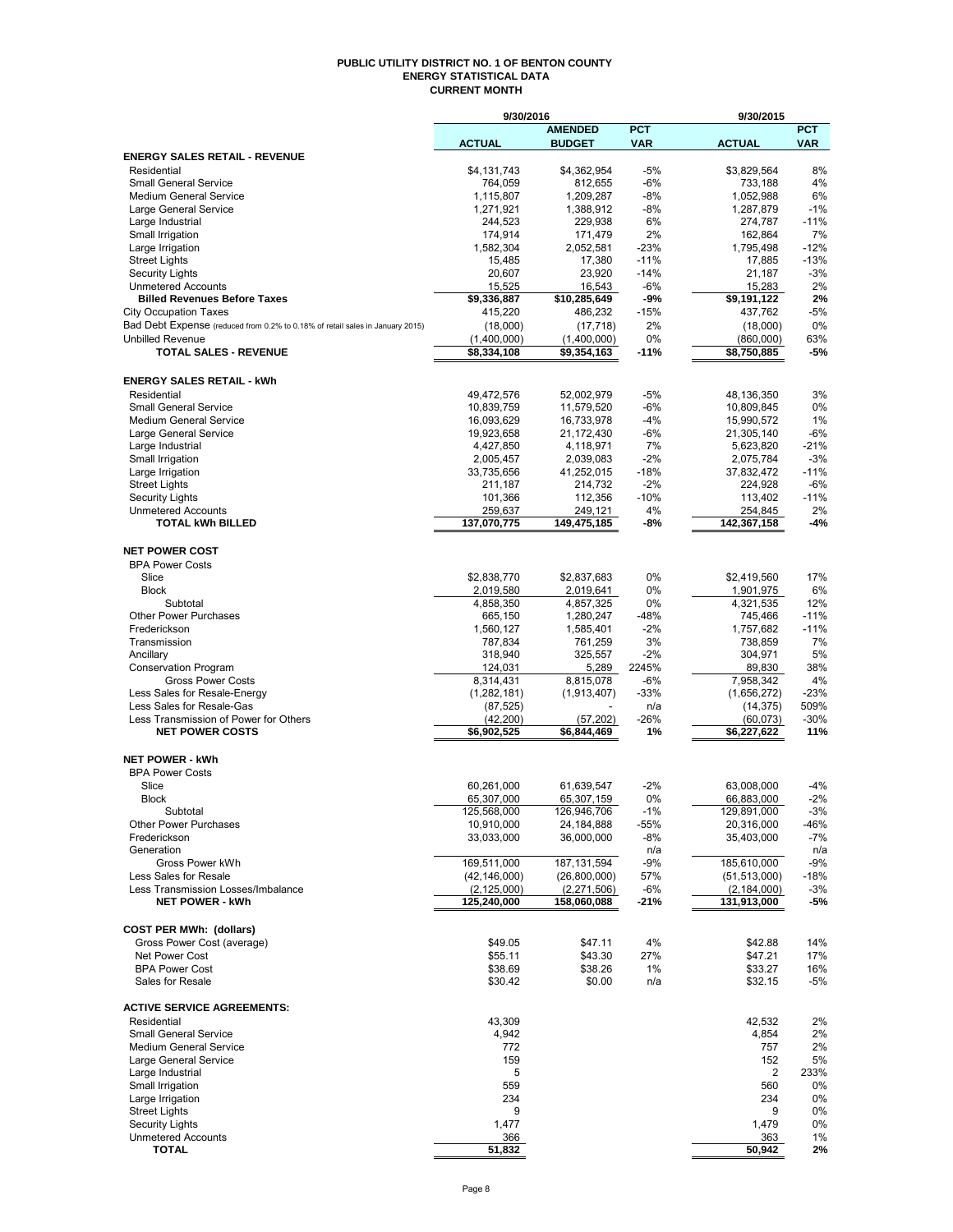#### **PUBLIC UTILITY DISTRICT NO. 1 OF BENTON COUNTY ENERGY STATISTICAL DATA YEAR TO DATE**

|                                                                               | 9/30/2016                       |                                   | 9/30/2015      |                                 |                |  |
|-------------------------------------------------------------------------------|---------------------------------|-----------------------------------|----------------|---------------------------------|----------------|--|
|                                                                               |                                 | <b>AMENDED</b>                    | <b>PCT</b>     |                                 | <b>PCT</b>     |  |
| <b>ENERGY SALES RETAIL - REVENUE</b>                                          | <b>ACTUAL</b>                   | <b>BUDGET</b>                     | <b>VAR</b>     | <b>ACTUAL</b>                   | <b>VAR</b>     |  |
| Residential                                                                   | \$40,098,943                    | \$40,537,209                      | $-1%$          | \$38,548,071                    | 4%             |  |
| <b>Small General Service</b>                                                  | 6,427,959                       | 6,499,205                         | $-1%$          | 6,304,876                       | 2%             |  |
| <b>Medium General Service</b>                                                 | 8,797,317                       | 8,908,033                         | $-1%$          | 8,827,689                       | 0%             |  |
| Large General Service                                                         | 9,729,969                       | 9,858,071                         | $-1%$          | 9,832,503                       | $-1%$          |  |
| Large Industrial                                                              | 2,373,184                       | 2,365,646                         | 0%             | 2,245,133                       | 6%             |  |
| Small Irrigation<br>Large Irrigation                                          | 905,943<br>20,356,851           | 906,846<br>21,117,034             | 0%<br>$-4%$    | 892,133<br>19,852,427           | 2%<br>3%       |  |
| <b>Street Lights</b>                                                          | 153,962                         | 155,717                           | $-1%$          | 155,117                         | $-1%$          |  |
| <b>Security Lights</b>                                                        | 193,247                         | 197,805                           | $-2%$          | 183,465                         | 5%             |  |
| <b>Unmetered Accounts</b>                                                     | 140,566                         | 141,589                           | $-1%$          | 127,956                         | 10%            |  |
| <b>Billed Revenues Before Taxes</b>                                           | \$89,177,941                    | \$90,687,155                      | $-2%$          | \$86,969,371                    | 3%             |  |
| <b>City Occupation Taxes</b>                                                  | 4,049,009                       | 4,096,718                         | $-1%$          | 3,980,500                       | 2%             |  |
| Bad Debt Expense (reduced from 0.2% to 0.18% of retail sales in January 2015) | (168, 530)                      | (193, 320)                        | $-13%$         | (170,000)                       | $-1%$          |  |
| <b>Unbilled Revenue</b><br><b>TOTAL SALES - REVENUE</b>                       | (1,900,000)<br>\$91,158,419     | (1,900,000)<br>\$92,690,553       | 0%<br>-2%      | (1,300,000)<br>\$89,479,871     | 46%<br>2%      |  |
|                                                                               |                                 |                                   |                |                                 |                |  |
| <b>ENERGY SALES RETAIL - kWh</b>                                              |                                 |                                   |                |                                 |                |  |
| Residential                                                                   | 501,326,336                     | 508,177,774                       | $-1%$          | 505, 182, 936                   | $-1%$          |  |
| <b>Small General Service</b>                                                  | 93,123,566                      | 94,267,784                        | $-1%$          | 93,196,938                      | 0%             |  |
| <b>Medium General Service</b>                                                 | 134,839,233                     | 135,908,568                       | $-1%$          | 137,088,200                     | $-2%$          |  |
| Large General Service                                                         | 164,278,165                     | 166,527,996                       | $-1%$          | 169,110,049                     | $-3%$          |  |
| Large Industrial                                                              | 48,213,721                      | 48,293,115                        | 0%             | 50,201,720                      | $-4%$          |  |
| Small Irrigation<br>Large Irrigation                                          | 14,708,086<br>402,587,516       | 15,212,658<br>430,728,616         | $-3%$<br>$-7%$ | 15,249,516<br>423,680,842       | $-4%$<br>$-5%$ |  |
| <b>Street Lights</b>                                                          | 1,955,257                       | 1.983.178                         | $-1%$          | 2,028,576                       | $-4%$          |  |
| <b>Security Lights</b>                                                        | 959,852                         | 999,437                           | $-4%$          | 1,023,982                       | $-6%$          |  |
| <b>Unmetered Accounts</b>                                                     | 2,319,885                       | 2,290,172                         | 1%             | 2,252,769                       | 3%             |  |
| <b>TOTAL kWh BILLED</b>                                                       | 1,364,311,617                   | 1,404,389,298                     | -3%            | 1,399,015,528                   | $-2%$          |  |
|                                                                               |                                 |                                   |                |                                 |                |  |
| <b>NET POWER COST</b>                                                         |                                 |                                   |                |                                 |                |  |
| <b>BPA Power Costs</b><br>Slice                                               |                                 | \$25,674,059                      | 0%             |                                 | 11%            |  |
| <b>Block</b>                                                                  | \$25,682,768<br>18,913,174      | 18,913,282                        | 0%             | \$23,038,984<br>18,140,226      | 4%             |  |
| Subtotal                                                                      | 44,595,942                      | 44,587,341                        | 0%             | 41,179,210                      | 8%             |  |
| <b>Other Power Purchases</b>                                                  | 6,900,036                       | 8,587,431                         | $-20%$         | 11,021,570                      | $-37%$         |  |
| Frederickson                                                                  | 10,359,924                      | 8,795,287                         | 18%            | 10,414,248                      | $-1%$          |  |
| Transmission                                                                  | 6,890,363                       | 6,856,851                         | 0%             | 6,688,381                       | 3%             |  |
| Ancillary                                                                     | 2,995,212                       | 3,060,603                         | $-2%$          | 2,977,215                       | 1%             |  |
| <b>Conservation Program</b>                                                   | 330,091<br>72,071,569           | 196,154<br>72,083,667             | 68%            | 615,204<br>72,895,828           | -46%<br>$-1%$  |  |
| <b>Gross Power Costs</b><br>Less Sales for Resale-Energy                      | (10, 184, 778)                  | (11, 329, 986)                    | 0%<br>$-10%$   | (13, 133, 725)                  | $-22%$         |  |
| Less Sales for Resale-Gas                                                     | (691, 483)                      |                                   | n/a            | (105, 115)                      | 558%           |  |
| Less Transmission of Power for Others                                         | (577,015)                       | (617, 239)                        | $-7%$          | (462, 022)                      | 25%            |  |
| <b>NET POWER COSTS</b>                                                        | \$60,618,293                    | \$60,136,441                      | 1%             | \$59,194,967                    | 2%             |  |
|                                                                               |                                 |                                   |                |                                 |                |  |
| <b>NET POWER - kWh</b><br><b>BPA Power Costs</b>                              |                                 |                                   |                |                                 |                |  |
| Slice                                                                         | 810.995.000                     | 719.164.980                       | 13%            | 769,861,000                     | 5%             |  |
| <b>Block</b>                                                                  | 712,031,000                     | 712,029,441                       | 0%             | 729,211,000                     | $-2%$          |  |
| Subtotal                                                                      | 1,523,026,000                   | 1,431,194,421                     | 6%             | 1,499,072,000                   | 2%             |  |
| <b>Other Power Purchases</b>                                                  | 173,214,000                     | 121,542,964                       | 43%            | 290,710,000                     | -40%           |  |
| Frederickson                                                                  | 156,949,000                     | 147,600,000                       | 6%             | 166,605,000                     | $-6%$          |  |
| Gross Power kWh                                                               | 1,853,189,000                   | 1,700,337,385                     | 9%             | 1,956,387,000                   | $-5%$          |  |
| Less Sales for Resale<br>Less Transmission Losses/Imbalance                   | (451,081,000)<br>(22, 430, 000) | (262, 244, 984)<br>(19, 544, 157) | 72%<br>15%     | (511,603,000)<br>(22, 494, 000) | $-12%$<br>0%   |  |
| <b>NET POWER - kWh</b>                                                        | 1,379,678,000                   | 1,418,548,244                     | $-3%$          | 1,422,290,000                   | $-3%$          |  |
|                                                                               |                                 |                                   |                |                                 |                |  |
| <b>COST PER MWh: (dollars)</b>                                                |                                 |                                   |                |                                 |                |  |
| Gross Power Cost (average)                                                    | \$38.89                         | \$42.39                           | $-8%$          | \$37.26                         | 4%             |  |
| <b>Net Power Cost</b>                                                         | \$43.94                         | \$42.39                           | 4%             | \$41.62                         | 6%             |  |
| <b>BPA Power Cost</b><br>Sales for Resale                                     | \$29.28<br>\$22.58              | \$31.15<br>\$11.50                | $-6%$<br>96%   | \$27.47<br>\$25.67              | 7%<br>$-12%$   |  |
|                                                                               |                                 |                                   |                |                                 |                |  |
| <b>AVERAGE ACTIVE SERVICE AGREEMENTS:</b>                                     |                                 |                                   |                |                                 |                |  |
| Residential                                                                   | 43,050                          |                                   |                | 42,281                          | 2%             |  |
| <b>Small General Service</b>                                                  | 4,905                           |                                   |                | 4,813                           | 2%             |  |
| <b>Medium General Service</b>                                                 | 766                             |                                   |                | 757                             | 1%             |  |
| Large General Service                                                         | 156                             |                                   |                | 151                             | 4%             |  |
| Large Industrial<br>Small Irrigation                                          | 5<br>557                        |                                   |                | 3<br>560                        | 85%<br>$-1%$   |  |
| Large Irrigation                                                              | 233                             |                                   |                | 231                             | 1%             |  |
| <b>Street Lights</b>                                                          | 9                               |                                   |                | 9                               | 0%             |  |
| <b>Security Lights</b>                                                        | 1,477                           |                                   |                | 1,483                           | 0%             |  |
| <b>Unmetered Accounts</b>                                                     | 365                             |                                   |                | 361                             | 1%             |  |
| <b>TOTAL</b>                                                                  | 51,523                          |                                   |                | 50,649                          | 2%             |  |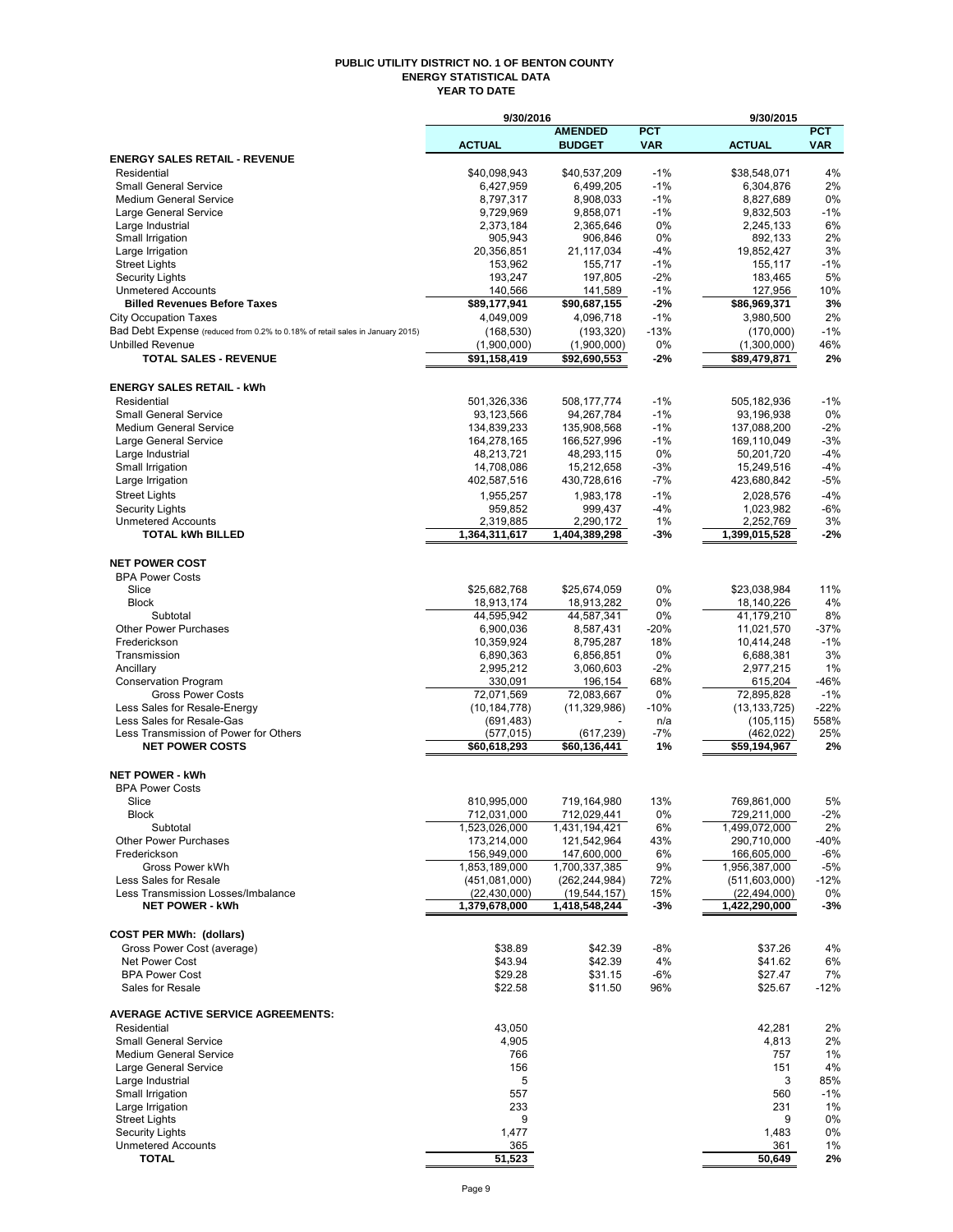### **PUBLIC UTILITY DISTRICT NO. 1 OF BENTON COUNTY KWH SALES MONTHLY ACTIVITY**

|                               | January        | February       | March      | April      | May        | June        | July        | August     | September  | October    | November   | December       | <b>Total</b> |
|-------------------------------|----------------|----------------|------------|------------|------------|-------------|-------------|------------|------------|------------|------------|----------------|--------------|
| Residential                   |                |                |            |            |            |             |             |            |            |            |            |                |              |
| 2012                          | 88,212,383     | 80,652,978     | 57,019,446 | 49,435,721 | 40,022,618 | 41,521,205  | 46,830,893  | 57,987,360 | 50,232,442 | 36,528,055 | 52,822,005 | 66,753,204     | 668,018,310  |
| 2013                          | 85,933,904     | 77,488,047     | 56,513,417 | 48,071,841 | 41,520,865 | 42,301,535  | 51,932,912  | 59,463,795 | 53,272,213 | 41,006,176 | 52,879,427 | 87,502,483     | 697,886,615  |
| 2014                          | 90,995,045     | 86,856,866     | 61,276,449 | 46,126,349 | 38,751,097 | 43,347,010  | 51,878,664  | 62,101,272 | 49,381,509 | 38,520,801 | 51,127,327 | 76,441,442     | 696,803,831  |
| 2015                          | 81,753,251     | 70,842,807     | 51,195,817 | 43,964,172 | 38,845,198 | 48,995,659  | 62,750,008  | 58,699,674 | 48,136,350 | 37,850,154 | 46,905,821 | 75,565,855     | 665,504,766  |
| 2016                          | 89,934,474     | 72,255,049     | 53,460,881 | 45,886,799 | 38,721,341 | 44,464,304  | 49,566,548  | 57,564,364 | 49,472,576 |            |            |                | 501,326,336  |
| <b>Small General Service</b>  |                |                |            |            |            |             |             |            |            |            |            |                |              |
| 2012                          | 11,620,253     | 11,081,244     | 8,731,569  | 8,613,151  | 9,186,607  | 9,378,977   | 10,247,220  | 11,671,124 | 11,202,911 | 8,464,869  | 9,293,606  | 9,929,524      | 119,421,055  |
| 2013                          | 11,394,724     | 10,700,711     | 8,862,866  | 8,958,701  | 9,285,161  | 9,833,210   | 10,896,923  | 12,097,199 | 11,379,590 | 8,965,721  | 9,306,967  | 11,245,947     | 122,927,720  |
| 2014                          | 12,002,884     | 11,773,687     | 9,247,968  | 8,838,271  | 8,960,528  | 10,069,805  | 10,898,332  | 12,390,218 | 11,106,946 | 9,214,420  | 9,056,203  | 10,725,578     | 124,284,840  |
| 2015                          | 11,273,647     | 10,444,066     | 8,399,963  | 8,630,563  | 9,005,788  | 10,616,996  | 12,060,700  | 11,955,370 | 10,809,845 | 9,065,197  | 8,719,747  | 10,515,898     | 121,497,780  |
| 2016                          | 11,865,345     | 10,615,824     | 8,804,253  | 9,093,517  | 9,217,514  | 10,063,717  | 10,760,436  | 11,863,201 | 10,839,759 |            |            |                | 93,123,566   |
| <b>Medium General Service</b> |                |                |            |            |            |             |             |            |            |            |            |                |              |
| 2012                          | 15,995,754     | 14,843,947     | 12,863,785 | 13,464,357 | 13,553,914 | 14,103,136  | 14,973,817  | 16,437,847 | 16,513,370 | 14,079,820 | 14,709,116 | 14,459,816     | 175,998,679  |
| 2013                          | 15,375,716     | 14,629,522     | 12,714,807 | 13,158,263 | 13,461,961 | 14,198,240  | 15,233,651  | 16,943,765 | 16,157,388 | 14,583,038 | 14,990,108 | 15,803,535     | 177,249,994  |
| 2014                          | 16,255,765     | 16,174,267     | 13,320,761 | 13,438,288 | 13,403,247 | 14,808,800  | 15,526,971  | 17,145,841 | 15,985,439 | 15,533,136 | 14,950,232 | 15,501,055     | 182,043,802  |
| 2015                          | 15,719,991     | 15,058,182     | 13,124,396 | 13,611,242 | 14,078,883 | 15,970,931  | 16,957,563  | 16,576,440 | 15,990,572 | 15,576,154 | 14,732,964 | 15,213,004     | 182,610,322  |
| 2016                          | 16,032,684     | 15,129,401     | 12,982,308 | 13,939,681 | 13,879,726 | 14,686,797  | 15,578,700  | 16,516,307 | 16,093,629 |            |            |                | 134,839,233  |
| <b>Large General Service</b>  |                |                |            |            |            |             |             |            |            |            |            |                |              |
| 2012                          | 17,752,480     | 17,246,280     | 15,614,938 | 17,276,652 | 17,948,285 | 17,269,044  | 17,262,035  | 20,169,040 | 19,875,000 | 19,266,300 | 20,172,401 | 17,524,790     | 217,377,245  |
| 2013                          | 18,363,206     | 16,370,904     | 16,064,720 | 17,280,008 | 17,300,043 | 17,480,703  | 18,704,243  | 20,956,543 | 20,230,220 | 19,362,880 | 19,518,760 | 17,683,240     | 219,315,470  |
| 2014                          | 18,043,140     | 18,004,500     | 16,529,440 | 16,641,080 | 17,175,060 | 18,408,820  | 19,689,940  | 21,264,420 | 21,006,340 | 21,502,220 | 19,841,340 | 18,573,000     | 226,679,300  |
| 2015                          | 17,888,911     | 17,212,717     | 16,213,065 | 17,278,183 | 17,939,803 | 19,595,384  | 20,935,183  | 20,741,663 | 21,305,140 | 20,558,020 | 18,687,460 | 17,819,400     | 226,174,929  |
| 2016                          | 18,188,600     | 17,545,840     | 16,492,120 | 17,360,382 | 17,583,712 | 18,140,663  | 18,545,919  | 20,497,271 | 19,923,658 |            |            |                | 164,278,165  |
| Large Industrial              |                |                |            |            |            |             |             |            |            |            |            |                |              |
| 2012                          | 6,484,220      | 5,701,260      | 6,243,370  | 6,036,840  | 5,596,185  | 5,463,635   | 5,815,140   | 6,333,690  | 4,362,805  | 6,313,930  | 6,307,555  | 5,916,535      | 70,575,165   |
| 2013                          | 6,303,530      | 5,690,550      | 5,970,720  | 6,363,470  | 6,331,645  | 6,273,940   | 6,074,935   | 6,052,520  | 3,037,994  | 6,374,590  | 4,922,960  | 6,405,925      | 69,802,779   |
| 2014                          | 6,203,055      | 5,695,020      | 6,141,110  | 5,917,690  | 6,227,320  | 6,005,800   | 6,111,425   | 6,258,875  | 5,080,145  | 6,181,005  | 6,125,825  | 5,922,215      | 71,869,485   |
| 2015                          | 5,597,495      | 5,394,485      | 5,337,365  | 5,784,330  | 5,632,340  | 5,678,570   | 4,981,620   | 6,171,695  | 5,623,820  | 5,598,540  | 5,408,760  | 5,732,865      | 66,941,885   |
| 2016                          | 5,743,306      | 5,306,745      | 5,715,980  | 5,547,175  | 4,192,375  | 5,666,470   | 5,704,840   | 5,908,980  | 4,427,850  |            |            |                | 48,213,721   |
| <b>Small Irrigation</b>       |                |                |            |            |            |             |             |            |            |            |            |                |              |
| 2012                          | 98             | 8              | 300,470    | 947,657    | 2,146,900  | 2,179,098   | 3,052,837   | 3,270,042  | 2,207,181  | 1,058,286  | 2,284      | $\overline{7}$ | 15,164,868   |
| 2013                          | 101            | $\overline{a}$ | 480,748    | 1,347,003  | 2,288,143  | 2,390,103   | 3,152,789   | 2,941,397  | 1,826,383  | 742,890    | 41,696     | 30             | 15,211,283   |
| 2014                          | $\overline{a}$ | $\overline{a}$ | 566,022    | 1,370,794  | 2,487,573  | 2,926,545   | 3,475,842   | 2,988,591  | 2,248,398  | 1,145,157  | (52)       | L,             | 17,208,870   |
| 2015                          |                | 9              | 648,290    | 1,481,286  | 2,159,616  | 2,668,782   | 3,213,086   | 3,002,663  | 2,075,784  | 1,172,302  | 2,846      | $\overline{a}$ | 16,424,664   |
| 2016                          | 20             | 181            | 469,477    | 1,607,439  | 2,203,347  | 2,637,887   | 2,835,670   | 2,948,608  | 2,005,457  |            |            |                | 14,708,086   |
| <b>Large Irrigation</b>       |                |                |            |            |            |             |             |            |            |            |            |                |              |
| 2012                          | 527,285        | 661,067        | 6,815,749  | 22,601,004 | 63,674,660 | 58,919,819  | 83,415,022  | 75,956,400 | 37,124,484 | 18,674,352 | 1,931,662  | 271,944        | 370,573,448  |
| 2013                          | 259,061        | 415,476        | 10,346,643 | 24,726,514 | 62,939,428 | 75,510,554  | 97,242,342  | 66,591,892 | 27,504,705 | 18,933,975 | 5,069,220  | (2, 131, 722)  | 387,408,088  |
| 2014                          | 247,328        | 266,769        | 11,959,400 | 40,053,677 | 68,929,139 | 94,789,557  | 102,773,871 | 67,085,339 | 38,117,908 | 27,773,132 | 3,179,515  | 258,931        | 455,434,566  |
| 2015                          | 214,532        | 210,554        | 14,636,633 | 39,362,242 | 61,259,905 | 103,842,869 | 98,850,190  | 67,471,445 | 37,832,472 | 24,467,386 | 3,414,781  | 214,109        | 451,777,118  |
| 2016                          | 221,312        | 379,179        | 9,247,984  | 45,291,455 | 66,290,382 | 88,901,499  | 88,434,390  | 70,085,659 | 33,735,656 |            |            |                | 402,587,516  |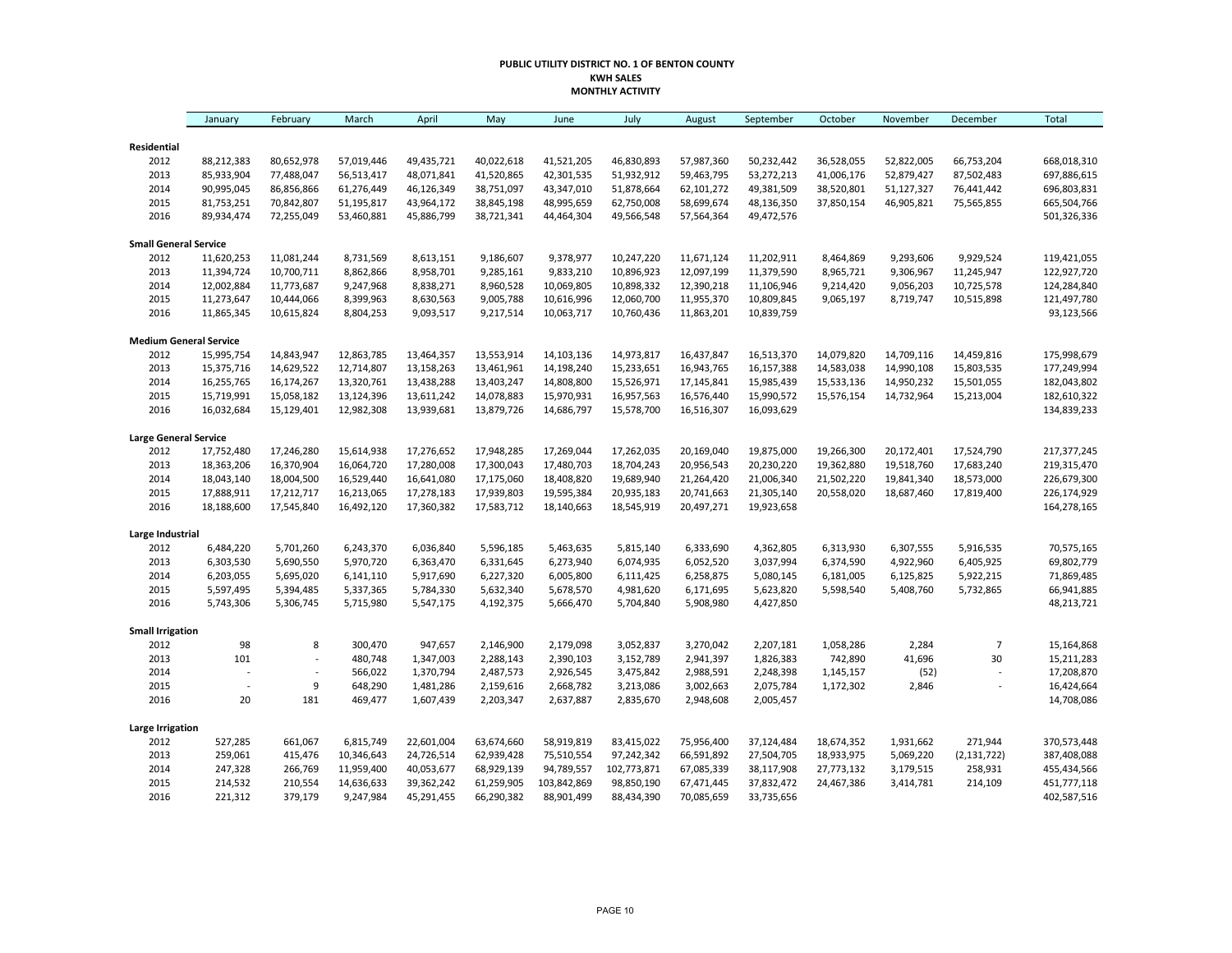### **PUBLIC UTILITY DISTRICT NO. 1 OF BENTON COUNTY KWH SALES MONTHLY ACTIVITY**

|                        | January     | February    | March       | April       | May         | June        | July        | August      | September   | October     | November    | December    | Total         |
|------------------------|-------------|-------------|-------------|-------------|-------------|-------------|-------------|-------------|-------------|-------------|-------------|-------------|---------------|
|                        |             |             |             |             |             |             |             |             |             |             |             |             |               |
| <b>Street Lights</b>   |             |             |             |             |             |             |             |             |             |             |             |             |               |
| 2012                   | 432,872     | 432,872     | 398,337     | 356,249     | 346,935     | 339,628     | 339,628     | 327,569     | 309,982     | 300,873     | 285,170     | 266,257     | 4,136,372     |
| 2013                   | 229,267     | 229,267     | 229,161     | 229,161     | 229,161     | 229,161     | 229,161     | 229,209     | 229,209     | 229,245     | 229,395     | 229,425     | 2,750,822     |
| 2014                   | 229,425     | 229,425     | 229,515     | 229,515     | 225,070     | 224,939     | 225,064     | 225,640     | 225,514     | 225,514     | 225,298     | 225,586     | 2,720,505     |
| 2015                   | 225,624     | 225,624     | 225,624     | 225,672     | 225,672     | 225,672     | 224,880     | 224,880     | 224,928     | 225,024     | 225,024     | 225,024     | 2,703,648     |
| 2016                   | 225,024     | 224,878     | 224,878     | 224,494     | 211,235     | 211,187     | 211,187     | 211,187     | 211,187     |             |             |             | 1,955,257     |
| <b>Security Lights</b> |             |             |             |             |             |             |             |             |             |             |             |             |               |
| 2012                   | 90,387      | 90,459      | 90,387      | 90,423      | 90,135      | 90,099      | 90,135      | 90,135      | 90,135      | 90,873      | 90,765      | 89,811      | 1,083,744     |
| 2013                   | 104,964     | 104,964     | 105,351     | 105,258     | 105,222     | 105,163     | 105,163     | 104,948     | 104,561     | 104,346     | 103,807     | 103,678     | 1,257,425     |
| 2014                   | 103,678     | 103,678     | 103,420     | 103,377     | 103,334     | 103,248     | 103,476     | 114,623     | 114,494     | 114,494     | 114,444     | 114,430     | 1,296,696     |
| 2015                   | 114,451     | 114,408     | 114,073     | 113,696     | 113,531     | 113,488     | 113,488     | 113,445     | 113,402     | 113,359     | 113,359     | 113,309     | 1,364,009     |
| 2016                   | 113,273     | 113,196     | 113,239     | 113,180     | 101,382     | 101,425     | 101,382     | 101,409     | 101,366     |             |             |             | 959,852       |
| Unmetered              |             |             |             |             |             |             |             |             |             |             |             |             |               |
| 2012                   | 241,464     | 241,464     | 244,466     | 244,466     | 244,466     | 244,472     | 244,472     | 244,472     | 244,472     | 244,472     | 244,472     | 244,472     | 2,927,630     |
| 2013                   | 243,914     | 245,210     | 246,506     | 246,506     | 247,676     | 247,676     | 247,676     | 247,676     | 247,676     | 247,676     | 247,676     | 247,686     | 2,963,554     |
| 2014                   | 247,686     | 247,516     | 247,516     | 247,516     | 248,246     | 248,246     | 248,246     | 249,106     | 249,106     | 249,106     | 249,106     | 249,106     | 2,980,502     |
| 2015                   | 249,106     | 249,106     | 249,106     | 248,919     | 248,919     | 248,919     | 248,919     | 254,930     | 254,845     | 255,749     | 257,045     | 257,045     | 3,022,608     |
| 2016                   | 257,045     | 257,045     | 257,045     | 257,045     | 257,045     | 257,045     | 258,341     | 259,637     | 259,637     |             |             |             | 2,319,885     |
| Total                  |             |             |             |             |             |             |             |             |             |             |             |             |               |
| 2012                   | 141,357,196 | 130,951,579 | 108,322,517 | 119,066,520 | 152,810,705 | 149,509,113 | 182,271,199 | 192,487,679 | 142,162,782 | 105,021,830 | 105,859,036 | 115,456,360 | 1,645,276,516 |
| 2013                   | 138,208,387 | 125,874,651 | 111,534,939 | 120,486,725 | 153,709,305 | 168,570,285 | 203,819,795 | 185,628,944 | 133,989,939 | 110,550,537 | 107,310,016 | 137,090,227 | 1,696,773,750 |
| 2014                   | 144,328,006 | 139,351,728 | 119,621,601 | 132,966,557 | 156,510,614 | 190,932,770 | 210,931,831 | 189,823,925 | 143,515,799 | 120,458,985 | 104,869,238 | 128,011,343 | 1,781,322,397 |
| 2015                   | 133,037,008 | 119,751,958 | 110,144,332 | 130,700,305 | 149,509,655 | 207,957,270 | 220,335,637 | 185,212,205 | 142,367,158 | 114,881,885 | 98,467,807  | 125,656,509 | 1,738,021,729 |
| 2016                   | 142,581,083 | 121,827,338 | 107,768,165 | 139,321,167 | 152,658,059 | 185,130,994 | 191,997,413 | 185,956,623 | 137,070,775 |             |             |             | 1,364,311,617 |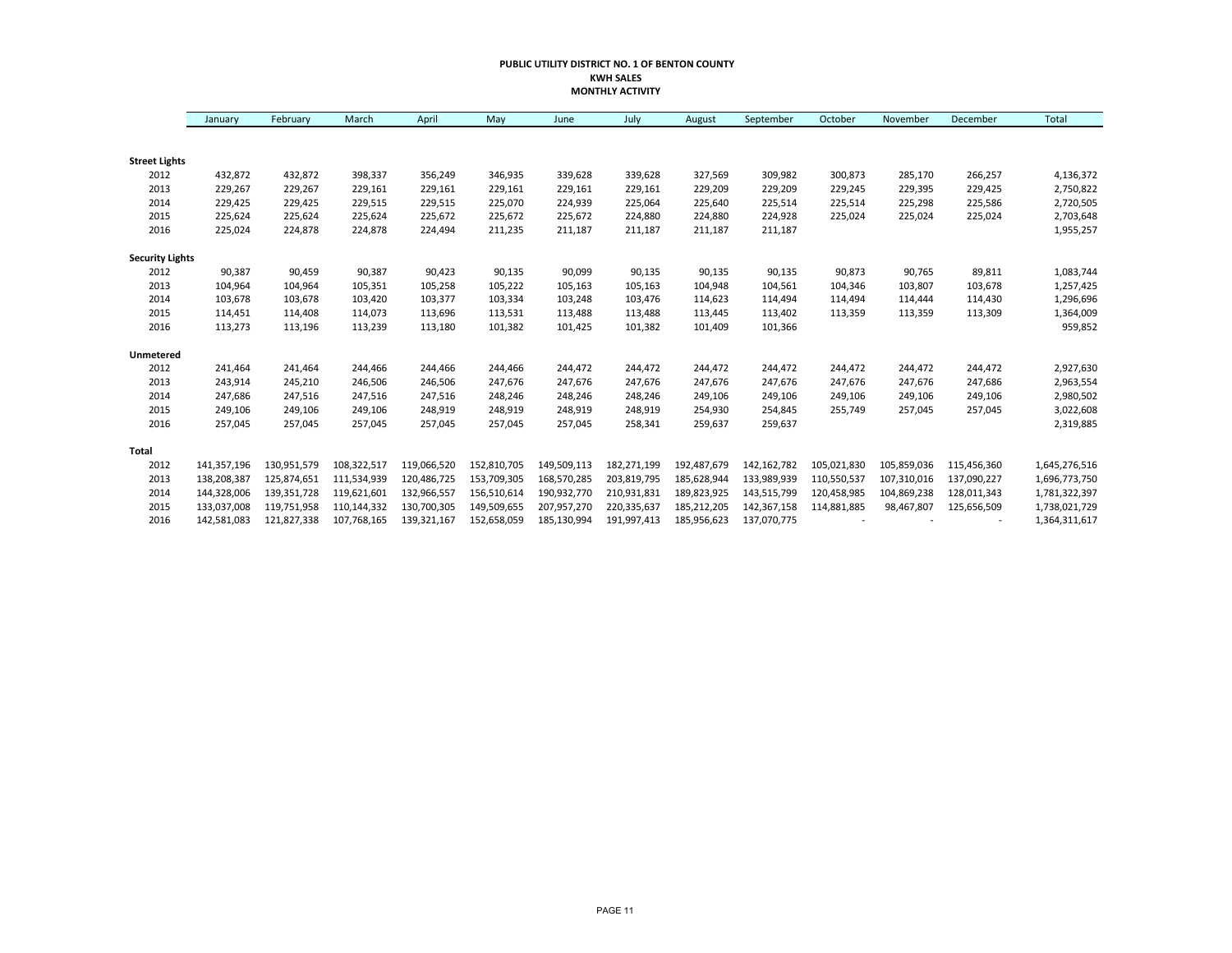## **PUBLIC UTILITY DISTRICT NO. 1 OF BENTON COUNTY CAPITAL ADDITIONS AND RETIREMENTS CURRENT MONTH**

|                                                              | <b>BALANCE</b>           |                          |                          | <b>BALANCE</b>           |
|--------------------------------------------------------------|--------------------------|--------------------------|--------------------------|--------------------------|
|                                                              | 8/31/2016                | <b>ADDITIONS</b>         | <b>RETIREMENTS</b>       | 9/30/2016                |
| <b>INTANGIBLE PLANT:</b>                                     |                          |                          |                          |                          |
| Organizations                                                | \$28,379                 | \$0                      | \$0                      | \$28,379                 |
| Franchises & Consents                                        | 10,022                   |                          |                          | 10,022                   |
| Miscellaneous & Intangible Plant                             | 29,078                   | $\overline{\phantom{a}}$ | $\overline{\phantom{a}}$ | 29,078                   |
| <b>TOTAL</b>                                                 | 67,480                   | $\blacksquare$           |                          | 67,480                   |
| <b>GENERATION PLANT:</b>                                     |                          |                          |                          |                          |
| Land & Land Rights                                           |                          |                          |                          |                          |
| Structures & Improvements                                    | 1,141,911                |                          |                          | 1,141,911                |
| <b>Fuel Holders &amp; Accessories</b>                        |                          |                          |                          |                          |
| <b>Other Electric Generation</b>                             | 769,217                  | 1,242                    |                          | 770,459                  |
| <b>Accessory Electric Equipment</b>                          |                          |                          |                          |                          |
| Miscellaneous Power Plant Equipment<br><b>TOTAL</b>          | 1,911,128                | 1,242                    |                          | 1,912,370                |
|                                                              |                          |                          |                          |                          |
| <b>TRANSMISSION PLANT:</b>                                   |                          |                          |                          |                          |
| Land & Land Rights                                           | 156,400                  |                          |                          | 156,400                  |
| Clearing Land & Right Of Ways                                | 25,544                   |                          |                          | 25,544                   |
| <b>Transmission Station Equipment</b>                        | 832,047                  |                          |                          | 832,047                  |
| <b>Towers &amp; Fixtures</b>                                 | 256,175                  |                          |                          | 256,175                  |
| Poles & Fixtures                                             | 3,976,615                |                          |                          | 3,976,615                |
| Overhead Conductor & Devices                                 | 3,021,163                |                          |                          | 3,021,163                |
| <b>TOTAL</b>                                                 | 8,267,944                |                          |                          | 8,267,944                |
| <b>DISTRIBUTION PLANT:</b>                                   |                          |                          |                          |                          |
| Land & Land Rights                                           | 1,699,805                | 919                      |                          | 1,700,724                |
| Structures & Improvements                                    | 295,502                  |                          |                          | 295,502                  |
| <b>Station Equipment</b>                                     | 39,391,360               | (266)                    |                          | 39,391,094               |
| Poles, Towers & Fixtures                                     | 19,149,069               | 9,734                    | (6, 945)                 | 19,151,858               |
| Overhead Conductor & Devices                                 | 12,264,792               | 40,548                   | (6,379)                  | 12,298,961               |
| <b>Underground Conduit</b>                                   | 32,940,715               | 129,770                  | (2,571)                  | 33,067,914               |
| Underground Conductor & Devices                              | 43,034,271               | 675,688                  | (37, 594)                | 43,672,365               |
| <b>Line Transformers</b>                                     | 28,945,600               | 47,065                   | (39, 289)                | 28,953,376               |
| Services-Overhead                                            | 2,977,996                | 6,930                    |                          | 2,984,926                |
| Services-Underground                                         | 19,115,920               | 56,149                   |                          | 19,172,069               |
| Meters                                                       | 11,476,453               | 77,093                   |                          | 11,553,546               |
| Security Lighting                                            | 873,430                  | 603                      | (2, 109)                 | 871,924                  |
| <b>Street Lighting</b>                                       | 760,005                  |                          |                          | 760,005                  |
| <b>SCADA System</b><br><b>TOTAL</b>                          | 2,279,556<br>215,204,475 | 3,571<br>1,047,803       | (94, 888)                | 2,283,127<br>216,157,390 |
|                                                              |                          |                          |                          |                          |
| <b>GENERAL PLANT:</b>                                        |                          |                          |                          |                          |
| Land & Land Rights                                           | 1,130,759                |                          |                          | 1,130,759                |
| Structures & Improvements                                    | 18,377,525               |                          |                          | 18,377,525               |
| Information Systems & Technology                             | 16,489,607               | 1,756                    |                          | 16,491,363               |
| <b>Transportation Equipment</b>                              | 7,324,621                |                          |                          | 7,324,621                |
| <b>Stores Equipment</b>                                      | 54,108                   |                          |                          | 54,108                   |
| Tools, Shop & Garage Equipment                               | 461,913                  |                          |                          | 461,913                  |
| Laboratory Equipment                                         | 489,135                  |                          |                          | 489,135                  |
| <b>Communication Equipment</b><br><b>Broadband Equipment</b> | 2,410,998                | 527                      |                          | 2,411,525                |
| Miscellaneous Equipment                                      | 19,189,847<br>1,168,910  | 338,231                  |                          | 19,528,078               |
| <b>Other Capitalized Costs</b>                               | 11,108,172               | 106,586                  | (10,000)                 | 1,168,910<br>11,204,757  |
| <b>TOTAL</b>                                                 | 78,205,595               | 447,100                  | (10,000)                 | 78,642,694               |
|                                                              |                          |                          |                          |                          |
| <b>TOTAL ELECTRIC PLANT ACCOUNTS</b>                         | 303,656,621              | 1,496,145                | (104, 888)               | 305,047,878              |
| <b>PLANT HELD FOR FUTURE USE</b>                             | 388,589                  |                          |                          | 388,589                  |
| <b>CONSTRUCTION WORK IN PROGRESS</b>                         | 4,617,377                | (588, 828)               |                          | 4,028,549                |
| <b>TOTAL CAPITAL</b>                                         | \$308,662,587            | \$907,317                | (\$104,888)              | \$309,465,016            |
|                                                              |                          |                          |                          |                          |

**\$1,494,121 Amended Budget**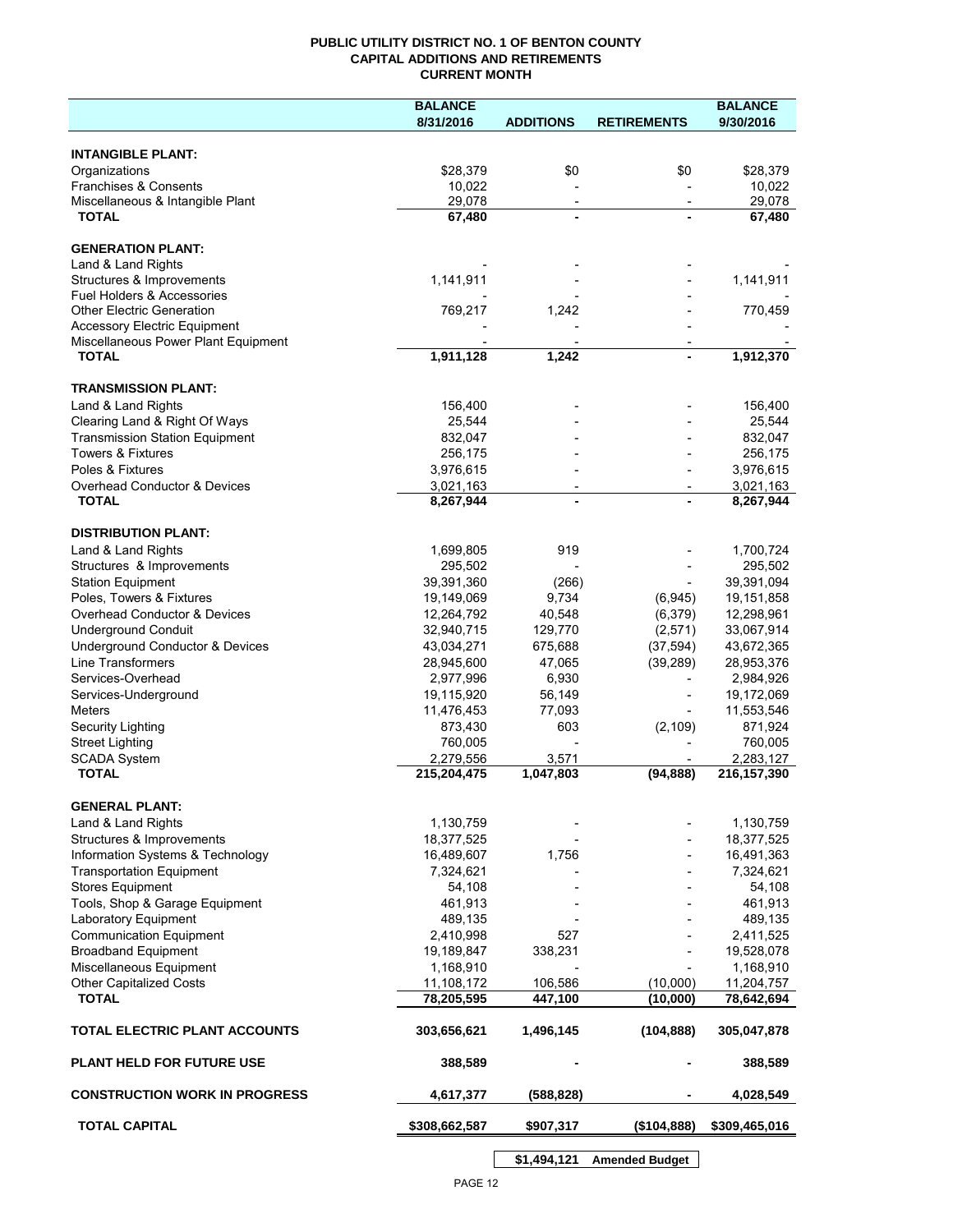## **PUBLIC UTILITY DISTRICT NO. 1 OF BENTON COUNTY CAPITAL ADDITIONS AND RETIREMENTS YEAR TO DATE**

|                                             | <b>BALANCE</b> |                  |                    | <b>BALANCE</b> |
|---------------------------------------------|----------------|------------------|--------------------|----------------|
|                                             | 12/31/2015     | <b>ADDITIONS</b> | <b>RETIREMENTS</b> | 9/30/2016      |
|                                             |                |                  |                    |                |
| <b>INTANGIBLE PLANT:</b>                    |                |                  |                    |                |
| Organizations                               | \$28,379       | \$0              | \$0                | \$28,379       |
| Franchises & Consents                       | 10,022         |                  |                    | 10,022         |
| Miscellaneous & Intangible Plant            | 29,078         |                  |                    | 29,078         |
| <b>TOTAL</b>                                | 67,480         |                  |                    | 67,480         |
| <b>GENERATION PLANT:</b>                    |                |                  |                    |                |
| Land & Land Rights                          |                |                  |                    |                |
| Structures & Improvements                   | 1,141,911      |                  |                    | 1,141,911      |
| Fuel Holders & Accessories                  |                |                  |                    |                |
| <b>Other Electric Generation</b>            | 612,954        | 157,505          |                    | 770,459        |
| <b>Accessory Electric Equipment</b>         |                |                  |                    |                |
| Miscellaneous Power Plant Equipment         |                |                  |                    |                |
| <b>TOTAL</b>                                | 1,754,865      | 157,505          |                    | 1,912,370      |
|                                             |                |                  |                    |                |
| <b>TRANSMISSION PLANT:</b>                  |                |                  |                    |                |
| Land & Land Rights                          | 156,400        |                  |                    | 156,400        |
| Clearing Land & Right Of Ways               | 25,544         |                  |                    | 25,544         |
| <b>Transmission Station Equipment</b>       | 832,047        |                  |                    | 832,047        |
| <b>Towers &amp; Fixtures</b>                |                | 256,175          |                    | 256,175        |
| Poles & Fixtures                            | 3,976,615      |                  |                    | 3,976,615      |
| Overhead Conductor & Devices                | 3,021,163      |                  |                    | 3,021,163      |
| <b>TOTAL</b>                                | 8,011,769      | 256,175          |                    | 8,267,944      |
| <b>DISTRIBUTION PLANT:</b>                  |                |                  |                    |                |
| Land & Land Rights                          | 1,647,358      | 53,367           |                    | 1,700,724      |
| Structures & Improvements                   | 295,502        |                  |                    | 295,502        |
| <b>Station Equipment</b>                    | 38,501,024     | 890,070          |                    | 39,391,094     |
| Poles, Towers & Fixtures                    | 19,146,903     | 449,470          | (444, 515)         | 19,151,858     |
| Overhead Conductor & Devices                | 12, 171, 352   | 404,255          | (276, 647)         | 12,298,961     |
| <b>Underground Conduit</b>                  | 32,354,579     | 728,803          | (15, 468)          | 33,067,914     |
| Underground Conductor & Devices             | 42,358,742     | 1,517,867        | (204, 245)         | 43,672,365     |
| <b>Line Transformers</b>                    | 28,649,834     | 413,364          | (109, 822)         | 28,953,376     |
| Services-Overhead                           | 2,947,438      | 65,054           | (27, 566)          | 2,984,926      |
| Services-Underground                        | 18,693,802     | 490,933          | (12,667)           | 19,172,069     |
| <b>Meters</b>                               | 10,521,345     | 1,032,200        |                    | 11,553,546     |
| Security Lighting                           | 873,950        | 7,157            | (9, 183)           | 871,924        |
| <b>Street Lighting</b>                      | 760,005        |                  |                    | 760,005        |
| <b>SCADA System</b>                         | 2,065,754      | 217,373          |                    | 2,283,127      |
| <b>TOTAL</b>                                | 210,987,589    | 6,269,912        | (1, 100, 111)      | 216, 157, 390  |
|                                             |                |                  |                    |                |
| <b>GENERAL PLANT:</b><br>Land & Land Rights | 1,130,759      |                  |                    | 1,130,759      |
| Structures & Improvements                   | 18,252,191     | 125,334          |                    | 18,377,525     |
| Information Systems & Technology            | 16,060,948     | 430,415          |                    | 16,491,363     |
| <b>Transportation Equipment</b>             | 7,324,428      | 193              |                    | 7,324,621      |
| <b>Stores Equipment</b>                     | 54,108         |                  |                    | 54,108         |
| Tools, Shop & Garage Equipment              | 454,973        | 6,940            |                    | 461,913        |
| Laboratory Equipment                        | 535,877        | (46, 742)        |                    | 489,135        |
| <b>Communication Equipment</b>              | 2,402,011      | 9,514            |                    | 2,411,525      |
| <b>Broadband Equipment</b>                  | 18,604,205     | 923,874          |                    | 19,528,078     |
| Miscellaneous Equipment                     | 1,168,910      |                  |                    | 1,168,910      |
| Other Capitalized Costs                     | 11,735,136     | 703,206          | (1,242,326)        | 11,196,016     |
| <b>TOTAL</b>                                | 77,723,546     | 2,152,734        | (1, 242, 326)      | 78,633,953     |
|                                             |                |                  |                    |                |
| TOTAL ELECTRIC PLANT ACCOUNTS               | 298,545,249    | 8,836,326        | (2,342,438)        | 305,039,137    |
|                                             |                |                  |                    |                |
| <b>PLANT HELD FOR FUTURE USE</b>            | 388,589        |                  |                    | 388,589        |
|                                             |                |                  |                    |                |
| <b>CONSTRUCTION WORK IN PROGRESS</b>        | 2,745,647      | 1,270,502        |                    | 4,016,149      |
| <b>TOTAL CAPITAL</b>                        |                |                  |                    |                |
|                                             | \$301,679,484  | \$10,106,828     | (\$2,342,438)      | \$309,443,875  |
|                                             |                |                  |                    |                |

PAGE 13

**\$12,276,798 Amended Budget**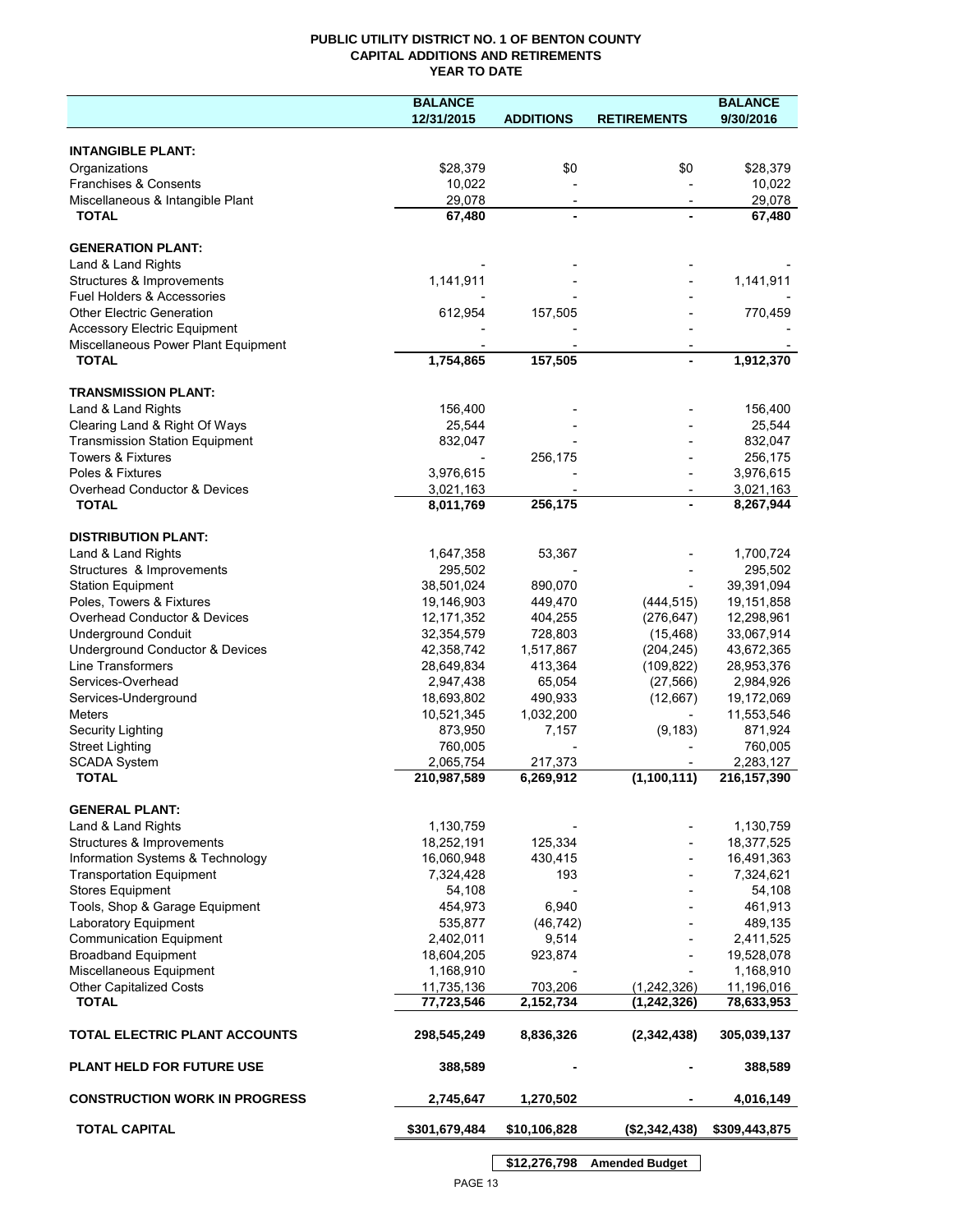## **PUBLIC UTILITY DISTRICT NO. 1 OF BENTON COUNTY STATEMENT OF CASH FLOWS**

|                                                                                                | <b>YTD</b>                  | <b>Monthly</b>          |
|------------------------------------------------------------------------------------------------|-----------------------------|-------------------------|
|                                                                                                | 9/30/2016                   | 9/30/2016               |
| <b>CASH FLOWS FROM OPERATING ACTIVITIES</b>                                                    |                             |                         |
| Cash Received from Customers and Counterparties                                                | \$106,732,859               | \$13,243,875            |
| Cash Paid to Suppliers and Counterparties                                                      | (76, 466, 492)              | (10,035,391)            |
| Cash Paid to Employees                                                                         | (10, 275, 419)              | (1,097,432)             |
| <b>Taxes Paid</b><br><b>Net Cash Provided by Operating Activities</b>                          | (10, 245, 908)<br>9,745,040 | (591, 922)<br>1,519,130 |
|                                                                                                |                             |                         |
|                                                                                                |                             |                         |
| <b>CASH FLOWS FROM NONCAPITAL FINANCING ACTIVITIES</b>                                         |                             |                         |
| Other Interest Expense<br>Net Cash Used by Noncapital Financing Activities                     | (19,211)<br>(19, 211)       |                         |
|                                                                                                |                             |                         |
| <b>CASH FLOWS FROM CAPITAL AND RELATED FINANCING ACTIVITIES</b>                                |                             |                         |
| <b>Acquisition of Capital Assets</b><br>Proceeds from Sale of Revenue Bonds                    | (9,903,771)                 | (896, 888)              |
| Cash Defeasance Principal and Interest                                                         |                             |                         |
| <b>Bond Principal Paid</b>                                                                     |                             |                         |
| <b>Bond Interest Paid</b>                                                                      | (1, 157, 145)               |                         |
| <b>Capital Contributions</b>                                                                   | 897,114                     | 93,446                  |
| Sale of Assets<br>Net Cash Used by Capital and Related Financing Activities                    | 51,027<br>(10, 112, 775)    | 2,280<br>(801, 162)     |
|                                                                                                |                             |                         |
| <b>CASH FLOWS FROM INVESTING ACTIVITIES</b>                                                    |                             |                         |
| Interest Income<br>Proceeds from Sale of Investments                                           | 243,733                     | 42,865                  |
| Purchase of Investments                                                                        | 7,987,042                   | 2,000,000               |
| Joint Venture Net Revenue (Expense)                                                            |                             |                         |
| <b>Net Cash Provided by Investing Activities</b>                                               | 8,230,775                   | 2,042,865               |
| <b>NET INCREASE (DECREASE) IN CASH</b>                                                         | 7,843,829                   | 2,760,833               |
| <b>CASH BALANCE, BEGINNING</b>                                                                 | \$28,597,032                | \$33,680,028            |
| <b>CASH BALANCE, ENDING</b>                                                                    | \$36,440,861                | \$36,440,861            |
|                                                                                                |                             |                         |
| <b>RECONCILIATION OF NET OPERATING INCOME TO NET</b>                                           |                             |                         |
| <b>CASH PROVIDED BY OPERATING ACTIVITIES</b>                                                   |                             |                         |
| <b>Net Operating Revenues</b>                                                                  | (\$1,131,594)               | (\$2,227,631)           |
|                                                                                                |                             |                         |
| Adjustments to reconcile net operating income to net cash                                      |                             |                         |
| provided by operating activities:                                                              |                             |                         |
| Depreciation & Amortization<br><b>Unbilled Revenues</b>                                        | 10,281,211<br>1,900,000     | 1,118,106<br>1,400,000  |
| Misellaneous Other Revenue & Receipts                                                          | 19,441                      | 7,525                   |
| <b>GASB 68 Pension Expense</b>                                                                 |                             |                         |
| Decrease (Increase) in Accounts Receivable                                                     | (759, 714)                  | 1,828,803               |
| Decrease (Increase) in BPA Prepay Receivable                                                   | 450,000                     | 50,000                  |
| Decrease (Increase) in Inventories                                                             | (1,001,562)<br>118,953      | (259, 318)<br>47,290    |
| Decrease (Increase) in Prepaid Expenses<br>Decrease (Increase) in Wholesale Power Receivable   | (3,210)                     | (719, 212)              |
| Decrease (Increase) in Miscellaneous Assets                                                    | (1,014)                     |                         |
| Decrease (Increase) in Prepaid Expenses and Other Charges                                      | 2,524,142                   | 327,625                 |
| Decrease (Increase) in Deferred Derivative Outflows                                            | 1,737,730                   | 337,360                 |
| Increase (Decrease) in Deferred Derivative Inflows                                             | (2,090,343)                 | (279, 425)              |
| Increase (Decrease) in Warrants Outstanding                                                    | (69, 545)                   | (32, 303)               |
| Increase (Decrease) in Accounts Payable                                                        | (92, 560)                   | (529,091)               |
| Increase (Decrease) in Accrued Taxes Payable                                                   | (591, 126)                  | 408,262                 |
| Increase (Decrease) in Customer Deposits<br>Increase (Decrease) in BPA Prepay Incentive Credit | 43,546<br>(120, 942)        | (5,275)<br>(13, 438)    |
| Increase (Decrease) in Other Current Liabilities                                               | 295,648                     | 419,719                 |
| Increase (Decrease) in Other Credits                                                           | (1,764,021)                 | (359, 867)              |
| <b>Net Cash Provided by Operating Activities</b><br>PAGE 14                                    | \$9,745,040                 | \$1,519,130             |
|                                                                                                |                             |                         |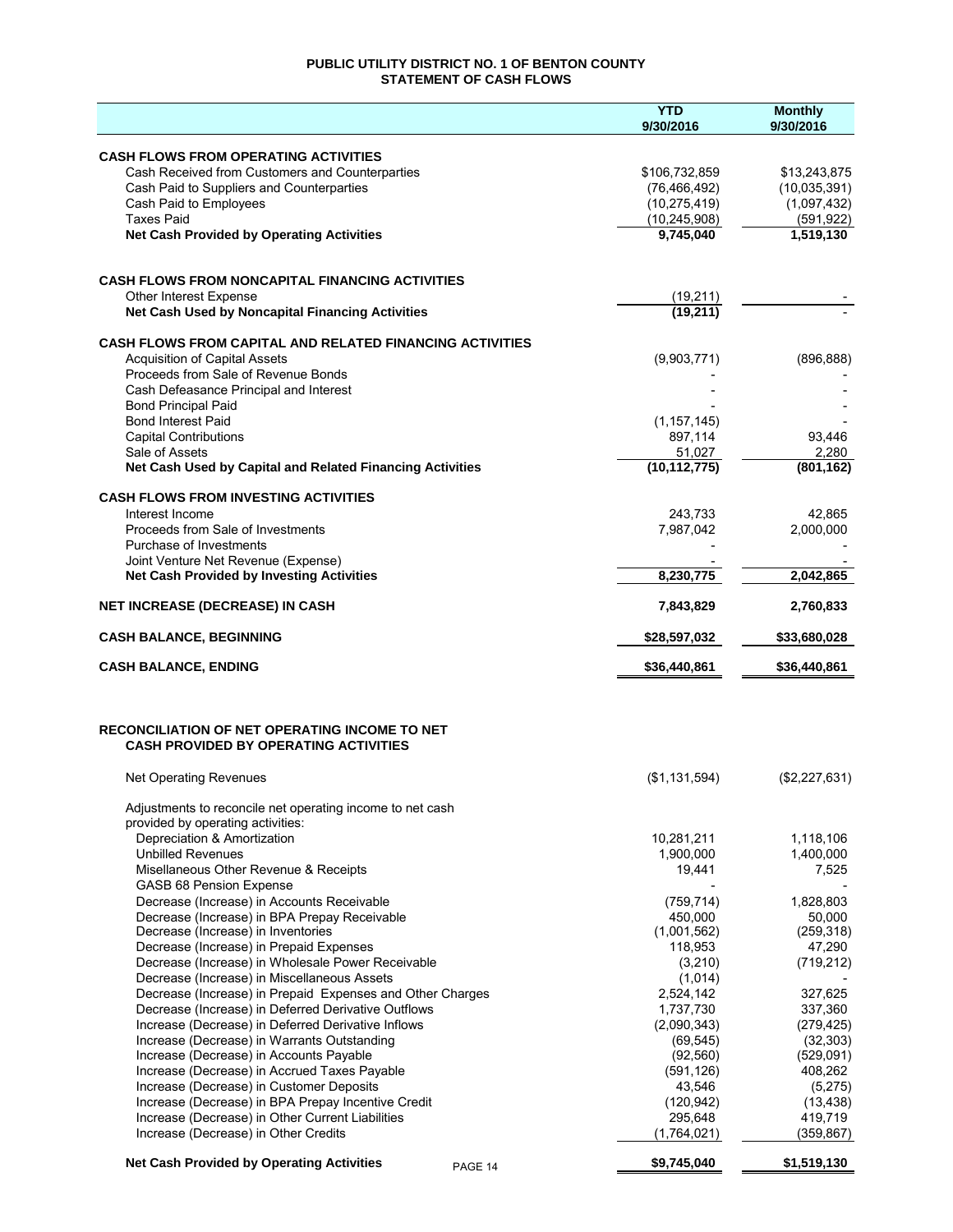## **PUBLIC UTILITY DISTRICT NO. 1 OF BENTON COUNTY WEATHER STATISTICS September 30, 2016**



|           | <b>Heating Degree Days by Month</b> |        |        |        |       |                                         |      |     |      |       |        |        |         |
|-----------|-------------------------------------|--------|--------|--------|-------|-----------------------------------------|------|-----|------|-------|--------|--------|---------|
| Year      | Jan                                 | Feb    | March  | April  | Mav   | June                                    | July | Aug | Sept | Oct   | Nov    | Dec    | Total   |
| 2016      | 938                                 | 631    | 526    | 143    | 54    | 35                                      |      |     | 33   |       |        |        | 2.360   |
| 2015      | 951                                 | 551    | 419    | 313    | 71    |                                         | -    |     | 61   | 170   | 755    | 937    | 4.228   |
| 13-yr Avg | 1.000                               | 755    | 566    | 369    | 145   | 27                                      |      | 2   | 49   | 342   | 770    | 1,045  | 5,069   |
|           |                                     |        |        |        |       | <b>Cumulative HDDs in Billing Cycle</b> |      |     |      |       |        |        |         |
| 2016      | 31.646                              | 23.061 | 18.271 | 10.233 | 2.885 | 1,483                                   | 587  |     | 399  |       |        |        | 88.565  |
| 2015      | 28.758                              | 21.748 | 17.114 | 11.048 | 5.847 | 660                                     | ۰    |     | 810  | 2.771 | 12.264 | 27.739 | 128.759 |
| 13-yr Avg | 32,063                              | 26.086 | 21.907 | 14.380 | 8,215 | 2,333                                   | 313  | 5   | 535  | 5.149 | 16.444 | 29.470 | 156.901 |

Oct Nov Dec Jan Feb Mar April May June July Aug <sub>Sept</sub>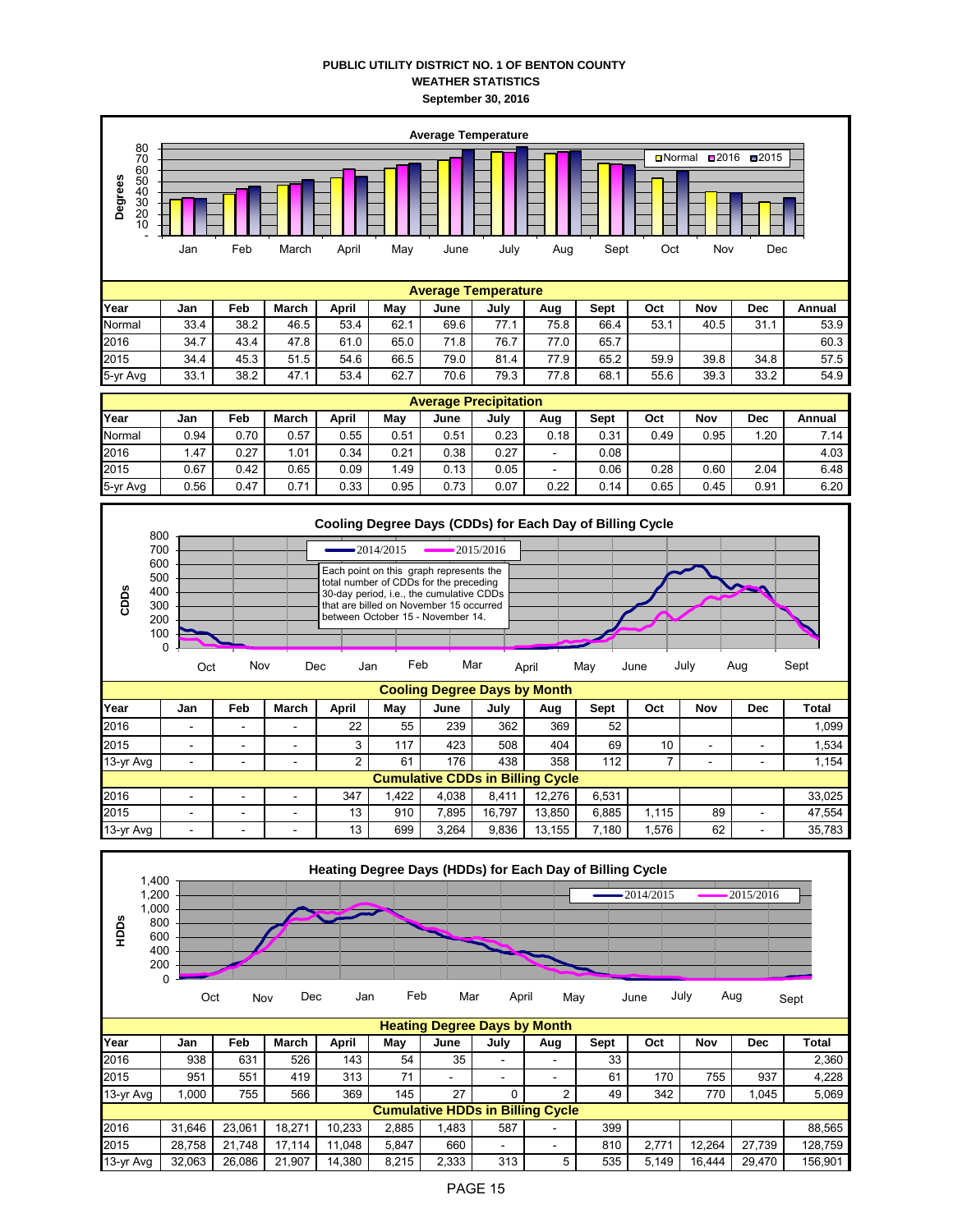#### **PUBLIC UTILITY DISTRICT NO. 1 OF BENTON COUNTY BROADBAND SUMMARY**

#### *September Highlights*

XYTel, a new Retail Service Provider, was hooked up to a Gig Transport connection with Internet at their office on Gage. WSU NW Public TV on Jump Off Joe, Watts Construction off Hwy 395 both were connected to 50Mbpx Ethernet services. Lourdes Hospital connected their Kennewick facility located on Morain to a 100Mbps service. Kent Oswalt, Tri-City Herald, Desert Buick and Finley School District all upgraded their services. Prosser City Hall disconnected.

|                                                                                                            |                          | 2016                            |                          |                          |              |                          |                          |           | ACTUALS   |                          |             |     |            |            |              |                                  |                             |
|------------------------------------------------------------------------------------------------------------|--------------------------|---------------------------------|--------------------------|--------------------------|--------------|--------------------------|--------------------------|-----------|-----------|--------------------------|-------------|-----|------------|------------|--------------|----------------------------------|-----------------------------|
|                                                                                                            | 2016 Budget              | <b>Amended</b><br><b>Budget</b> | Jan                      | Feb                      | <b>March</b> | <b>April</b>             | May                      | June      | July      | <b>August</b>            | <b>Sept</b> | Oct | <b>Nov</b> | <b>Dec</b> | <b>YTD</b>   | <b>Budget</b><br><b>Variance</b> | <b>Inception</b><br>to Date |
| <b>OPERATING REVENUES</b>                                                                                  |                          |                                 |                          |                          |              |                          |                          |           |           |                          |             |     |            |            |              |                                  |                             |
| Ethernet                                                                                                   | 1,523,071                | 1,523,071                       | \$99,559                 | \$103,216                | \$104,672    | \$103,787                | \$104,283                | \$106,297 | \$107,135 | \$106,885                | \$109,701   |     |            |            | \$945,536    | 577,535                          |                             |
| Non-Recurring Charges                                                                                      |                          |                                 | 1,800                    | 3,000                    | 1,000        | 1,000                    | 3,150                    | 1,500     | 650       | 2,900                    | 2,000       |     |            |            | \$17,000     | (17,000)                         |                             |
| <b>TDM</b>                                                                                                 | 69,372                   | 69,372                          | 5,781                    | 5,781                    | 5,781        | 5,781                    | 5,781                    | 5,781     | 5,781     | 5,781                    | 5,781       |     |            |            | 52,029       | 17,343                           |                             |
| Wireless                                                                                                   | 312                      | 312                             | 26                       | 26                       | 26           | 26                       | 26                       | 26        | 26        | 26                       | 26          |     |            |            | 234          | 78                               |                             |
| Internet Transport Service                                                                                 | 123,540                  | 123,540                         | 6,841                    | 6,907                    | 7,146        | 7,293                    | 5,606                    | 6,983     | 6,249     | 7,526                    | 7,160       |     |            |            | \$61,711     | 61,829                           |                             |
| <b>Fixed Wireless</b>                                                                                      | 82,779                   | 82,779                          | 6,958                    | 6,953                    | 6,944        | 6,921                    | 6,842                    | 6,802     | 6,812     | 6,679                    | 6,576       |     |            |            | \$61,485     | 21,294                           |                             |
| Broadband Revenue - Other                                                                                  | 281,642                  | 281,642                         | 43,595                   | 43,405                   | 43,102       | 43,088                   | 43,095                   | 42,712    | 43,055    | 43,845                   | 43,845      |     |            |            | \$389,743    | (108, 101)                       |                             |
| Subtotal                                                                                                   | 2,080,716                | 2,080,716                       | 164,560                  | 169,289                  | 168,671      | 167,896                  | 168,783                  | 170,101   | 169,708   | 173,642                  | 175,088     |     |            |            | \$1,527,738  |                                  |                             |
| NoaNet Maintenance Revenue                                                                                 |                          |                                 | $\overline{\phantom{a}}$ | $\overline{\phantom{a}}$ | ÷,           | $\overline{\phantom{a}}$ | $\overline{\phantom{a}}$ | $\sim$    | ÷,        | $\overline{\phantom{a}}$ |             |     |            |            |              |                                  |                             |
| <b>Bad Debt Expense</b>                                                                                    |                          |                                 |                          |                          |              |                          |                          |           |           |                          |             |     |            |            |              |                                  |                             |
|                                                                                                            |                          |                                 |                          |                          |              |                          |                          |           |           |                          |             |     |            |            |              |                                  |                             |
| <b>Total Operating Revenues</b>                                                                            | 2,080,716                | 2,080,716                       | 164,560                  | 169,289                  | 168,671      | 167,896                  | 168,783                  | 170,101   | 169,708   | 173,642                  | 175,088     |     |            |            | \$1,527,738  | 552,978                          | 15,720,284                  |
| <b>OPERATING EXPENSES</b>                                                                                  |                          |                                 |                          |                          |              |                          |                          |           |           |                          |             |     |            |            |              |                                  |                             |
| Marketing & Business Development                                                                           |                          | $\overline{\phantom{a}}$        | $\sim$                   | $\sim$                   |              | $\sim$                   | $\sim$                   | $\sim$    | $\sim$    | $\sim$                   | $\sim$      |     |            |            |              |                                  |                             |
| <b>General Expenses</b>                                                                                    | 309,785                  | 309,785                         | 13,401                   | 47,476                   | 70,716       | 75,674                   | 67,593                   | 69,672    | 75,626    | 66,248                   | 66,293      |     |            |            | \$552,699    | (242, 914)                       |                             |
| Other Maintenance                                                                                          | 141,758                  | 141,758                         | 1,360                    | 2,106                    | 12,586       | 2,539                    | 20,362                   | 9,552     | 7,277     | 22,723                   | 10,274      |     |            |            | \$88,778     | 52,980                           |                             |
| NOC Maintenance                                                                                            | 391,428                  | 391,428                         |                          | 161                      |              | $\sim$                   | $\sim$                   | 102       | $\sim$    | $\sim$                   | $\sim$      |     |            |            | 263.59       | 391,164                          |                             |
| <b>Wireless Maintenance</b>                                                                                |                          |                                 | 10,763                   | 1,893                    | 243          |                          |                          |           |           | 247                      |             |     |            |            | \$13,147     | (13, 147)                        |                             |
| Subtotal                                                                                                   | 842,971                  | 842,971                         | 25,524                   | 51,636                   | 83,545       | 78,214                   | 87,954                   | 79,326    | 82,902    | 89,218                   | 76,567      |     |            |            | \$654,887    | 188,084                          | 9,519,391                   |
| NoaNet Maintenance Expense                                                                                 | $\overline{\phantom{a}}$ | $\overline{\phantom{a}}$        | $\sim$                   | $\sim$                   | $\sim$       | $\sim$                   | $\sim$                   | $\sim$    | $\sim$    | $\sim$                   | $\sim$      |     |            |            | \$0          |                                  |                             |
| Depreciation                                                                                               | 886,520                  | 886,520                         | 97,106                   | 93,729                   | 82.045       | 81,893                   | 79,778                   | 79,977    | 81,863    | 82,233                   | 82,909      |     |            |            | \$761,532    | 124,988                          | 9,572,084                   |
| <b>Total Operating Expenses</b>                                                                            | 1,729,491                | 1,729,491                       | 122,630                  | 145,365                  | 165,590      | 160,106                  | 167,733                  | 159,303   | 164,765   | 171,451                  | 159,476     |     |            |            | \$1,416,419  | 313,072                          | 19,091,475                  |
| <b>OPERATING INCOME (LOSS)</b>                                                                             | 351,225                  | 351,225                         | 41,929                   | 23,925                   | 3,081        | 7,790                    | 1,050                    | 10,798    | 4,943     | 2,191                    | 15,613      |     |            |            | \$111,319    |                                  | (3,371,191)                 |
|                                                                                                            |                          |                                 |                          |                          |              |                          |                          |           |           |                          |             |     |            |            |              | 239,906                          |                             |
| <b>NONOPERATING REVENUES &amp; EXPENSES</b><br>Internal Interest due to Power Business Unit <sup>(1)</sup> | (362, 982)               | (362, 982)                      | (30, 136)                | (29, 831)                | (29, 749)    | (29, 801)                | (29, 522)                | (29, 330) | (29, 199) | (29, 440)                | (29, 309)   |     |            |            | (\$266,317)  | 96,665                           | (5,840,925)                 |
| <b>CAPITAL CONTRIBUTIONS</b>                                                                               |                          |                                 |                          |                          |              |                          |                          |           |           |                          |             |     |            |            |              |                                  |                             |
| Contributions in Aid of Broadband                                                                          | 10,000                   | 42,713                          | 8,200                    | 27,550                   |              | 98                       | 6,865                    | 44,354    | 98        | 98                       | 98          |     |            |            | \$87,359     | 44,646                           | 4,783,788                   |
| <b>BTOP</b>                                                                                                |                          |                                 |                          |                          |              |                          |                          |           |           |                          |             |     |            |            |              | $\sim$                           | 2,282,671                   |
| <b>INTERNAL NET INCOME (LOSS)</b>                                                                          | (\$1,757)                | \$30,956                        | \$19,993                 | 21,644                   | (26, 668)    | (21, 914)                | (21,607)                 | 25,822    | (24, 158) | (27, 151.60)             | (13,599)    |     |            |            | ( \$67, 639) | \$381,218                        | (2, 145, 657)               |
|                                                                                                            |                          |                                 |                          |                          |              |                          |                          |           |           |                          |             |     |            |            |              |                                  |                             |
| <b>NOANET COSTS</b>                                                                                        |                          |                                 |                          |                          |              |                          |                          |           |           |                          |             |     |            |            |              |                                  |                             |
| <b>Member Assessments</b>                                                                                  |                          |                                 |                          |                          |              |                          | $\overline{\phantom{a}}$ |           |           |                          |             |     |            |            |              |                                  | \$3,159,092                 |
| <b>Membership Support</b>                                                                                  |                          |                                 | 86                       | $\sim$                   | 54           | 782                      | 173                      | 457       |           | 486                      | 21          |     |            |            | \$2,058      |                                  | 115,431                     |
| <b>Total NoaNet Costs</b>                                                                                  | $\overline{\phantom{a}}$ | . .                             | 85.67                    | $\sim$                   | 53.50        | 782                      | 173                      | 457       | $\sim$    | 486                      | 21          |     |            |            | \$2,058      | (\$2,058)                        | \$3,274,523                 |
| <b>CAPITAL EXPENDITURES</b>                                                                                | \$924,936                | \$1,039,033                     | \$5,392                  | \$31,275                 | \$57,973     | \$106,196                | (S5, 763)                | \$113,600 | \$8,111   | \$163,832                | \$54,872    |     |            |            | \$535,489    | \$503,544                        | \$20,377,309                |
| NET CASH (TO)/FROM BROADBAND <sup>(2)</sup>                                                                | \$322,809                | \$241,425 \$141,758             |                          | 113,928                  | 27,100       | (17, 198)                | 93,283                   | 21,072    | 78,792    | (79, 797)                | 43,726      |     |            |            | \$422,664    |                                  | (\$10,384,480)              |
| Value of Internal Usage of Fiber                                                                           |                          |                                 |                          |                          |              |                          |                          |           |           |                          |             |     |            |            |              |                                  |                             |
| <b>Administrative Services</b>                                                                             |                          | 72,000                          | 6,000                    | 6,000                    | 6,000        | 6,000                    | 6,000                    | 6,000     | 6,000     | 6,000                    | 6,000       |     |            |            | 54,000       |                                  |                             |
| <b>SCADA Services</b>                                                                                      |                          | 78,000                          | 6,500                    | 6,500                    | 6,500        | 6,500                    | 6,500                    | 7,000     | 7,000     | 7,000                    | 7,000       |     |            |            | 60,500       |                                  |                             |

(1) Internal interest budget is estimated based on cash flow projections (an interest rate of 3.6% is being used).

(2) Includes excess of revenues over operating costs, capital expenditures and NoaNet assessments; excludes depreciation and internal interest to Electric System

*Total Avoided Costs* **\$150,000** 12,500 12,500 12,500 12,500 12,500 13,000 13,000 13,000 13,000 - - - 114,500